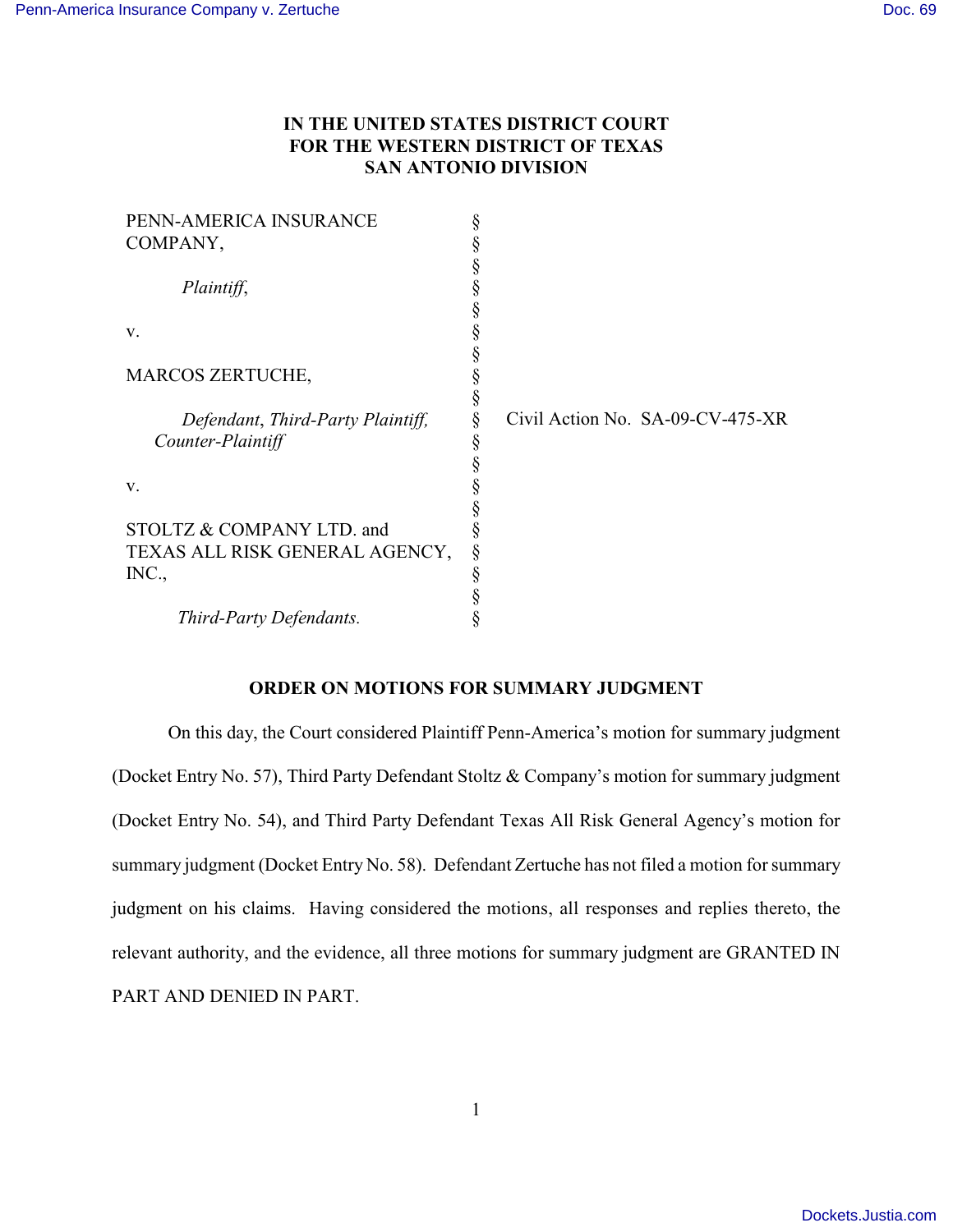#### **Background**

Penn-America issued Commercial Lines Policy Number PAC6449156, effective February 6, 2008 to February 6, 2009, to Marcos Zertuche. The Policy covered an apartment building at 502 San Pedro Avenue, San Antonio, Texas 78212. The Policy provided general liability insurance for the Property with limits of \$1,000,000 per occurrence and \$2,000,000 in the aggregate; property insurance for the Property with limits of \$264,000 in building coverage on an actual cash value basis, subject to a \$1,000 deductible; and business income coverage up to \$40,000. Stoltz & Company was the agent that Zertuche used to find and obtain the Policy.

The premiums on the Policy were due on a monthly basis. Zertuche's check for the October 2008 premium was returned for insufficient funds. On October 9, 2008, Texas All Risk, on behalf of Penn-America, mailed a Notice of Cancellation to Zertuche, advising that the Policy would be cancelled effective October 20, 2008, for nonpayment of the premium. Texas All Risk, as the underwriter on the Policy, processed Zertuche's monthly premium payments.

On October 21, 2008, Zertuche's Secretary Lisette Briano called the 1-800 number listed on the TAR invoice regarding the possibility of reinstating the Policy. Briano was informed that the Policy would be reinstated if Zertuche sent a cashier's check for \$259.45, along with a statement verifying no loss in the interim, by overnight mail. Zertuche followed the instructions and mailed the \$259.49 check and no loss statement via UPS overnight courier service. TAR mailed a notice to Zertuche on October 23, 2008 indicating that it had applied the payment to the Policy, but that the Policy remained cancelled effective October 20, 2008. Zertuche apparently never received this letter. Zertuche did not make any premium payments in November or December of 2008.

On January 27, 2009, a fire destroyed the Property. Zertuche reported the Loss to Penn-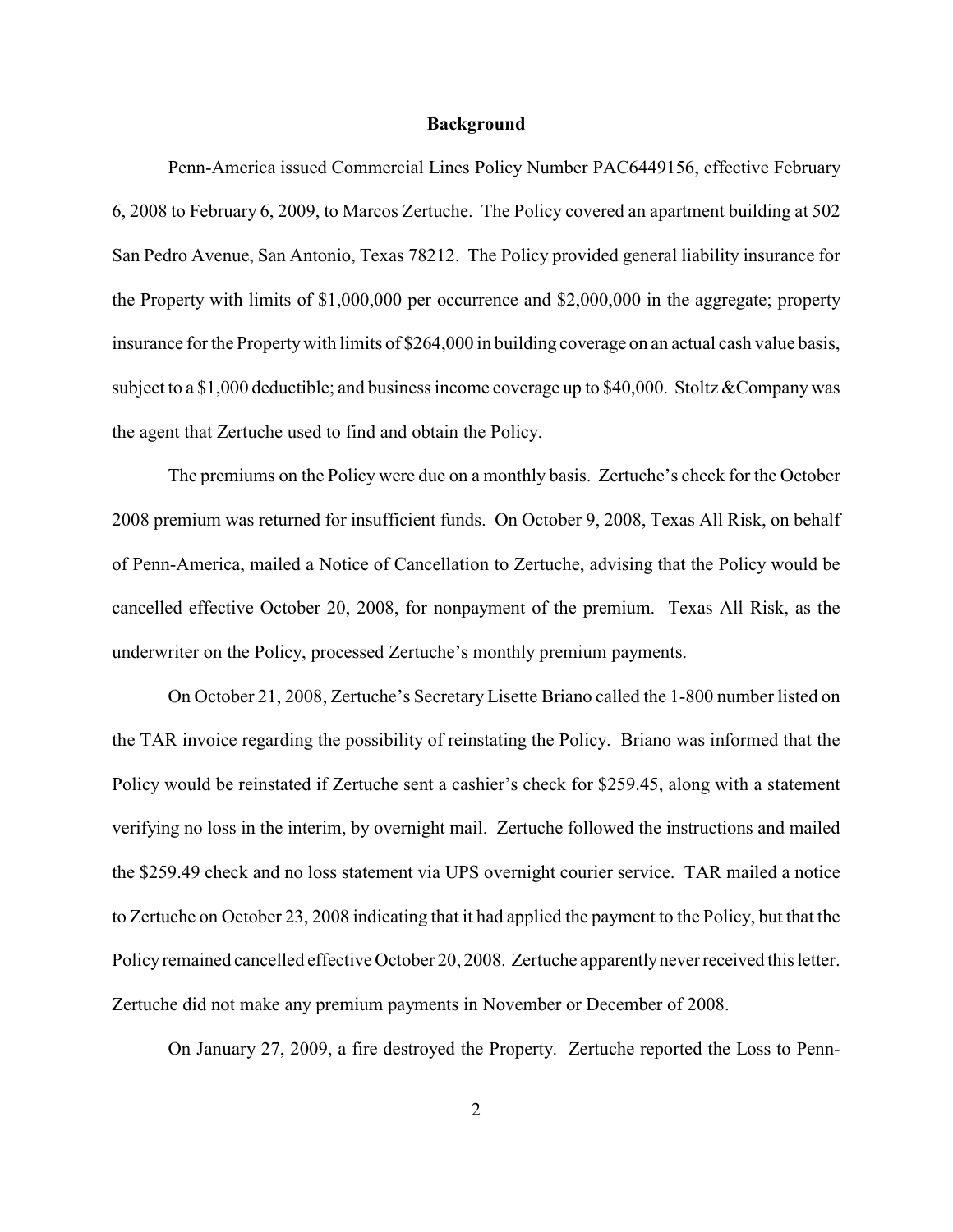America on or about January 28, 2009. Penn-America began conducting an investigation which ultimately concluded that the Policy had been cancelled for non-payment of premium. On February 1, Zertuche received a refund check from Texas All Risk, dated January 29, 2009 for \$399.11.

### **Procedural History**

On June 11, 2009, Plaintiff Penn-America Insurance Company ("Penn") filed a Complaint against Defendant Marcos Zertuche, seeking a declaratory judgment that (1) the Policy was cancelled effective October 20, 2008, and (2) Penn had no duty to indemnify Zertuche for any losses resulting from the fire.<sup>1</sup> On October 1, 2009, Zertuche filed an Answer to Plaintiff's Complaint.<sup>2</sup> On October 8, 2009, Zertuche filed a Counterclaim against Penn and Third Party Complaint against JSB Investment, Inc. d/b/a JSB-Stoltz Insurance Services. ("Stoltz") and Texas All Risk General Agency, Ltd ("TAR"). Zertuche's Third Party Complaint against Stoltz and TAR alleged negligence, violations of the Texas Insurance Code, violations of the Deceptive Trade Practices Act ("DTPA"), and sought attorney's fees. His counterclaim against Penn alleged breach of contract, violations of the Texas Insurance Code and the DTPA, negligent supervision of its agents Stoltz and TAR, and vicarious liability for the acts of Stoltz and TAR. $<sup>3</sup>$  All parties subsequently amended their pleadings</sup> several times.<sup>4</sup>

 ${}^{3}$ Zertuche's Countercl. and Third Party Compl., Oct. 8, 2009 (Docket Entry No. 7).

 $P$ enn's Orig. Compl., Jun. 11, 2009 (Docket Entry No. 1).

 ${}^{2}$ Zertuche's Orig. Ans., Oct. 1, 2009 (Docket Entry No. 4).

<sup>&</sup>lt;sup>4</sup>The live pleadings in this case are: Penn's Am. Compl., Jul. 2, 2010 (Docket Entry No. 31); Zertuche's First Am. Ans., Jul. 15, 2010 (Docket Entry No. 41); Zertuche's First Am. Countercl. And Third Party Compl., Jul.14, 2010 (Docket Entry No. 32); Penn's Second Am. Ans., Jul. 23, 2010 (Docket Entry No. 42); Stoltz's Second Am. Ans., Jul. 28, 2010 (Docket Entry No. 46); and TAR's Second Am. Ans., Jul. 26, 2010 (Docket Entry No. 45).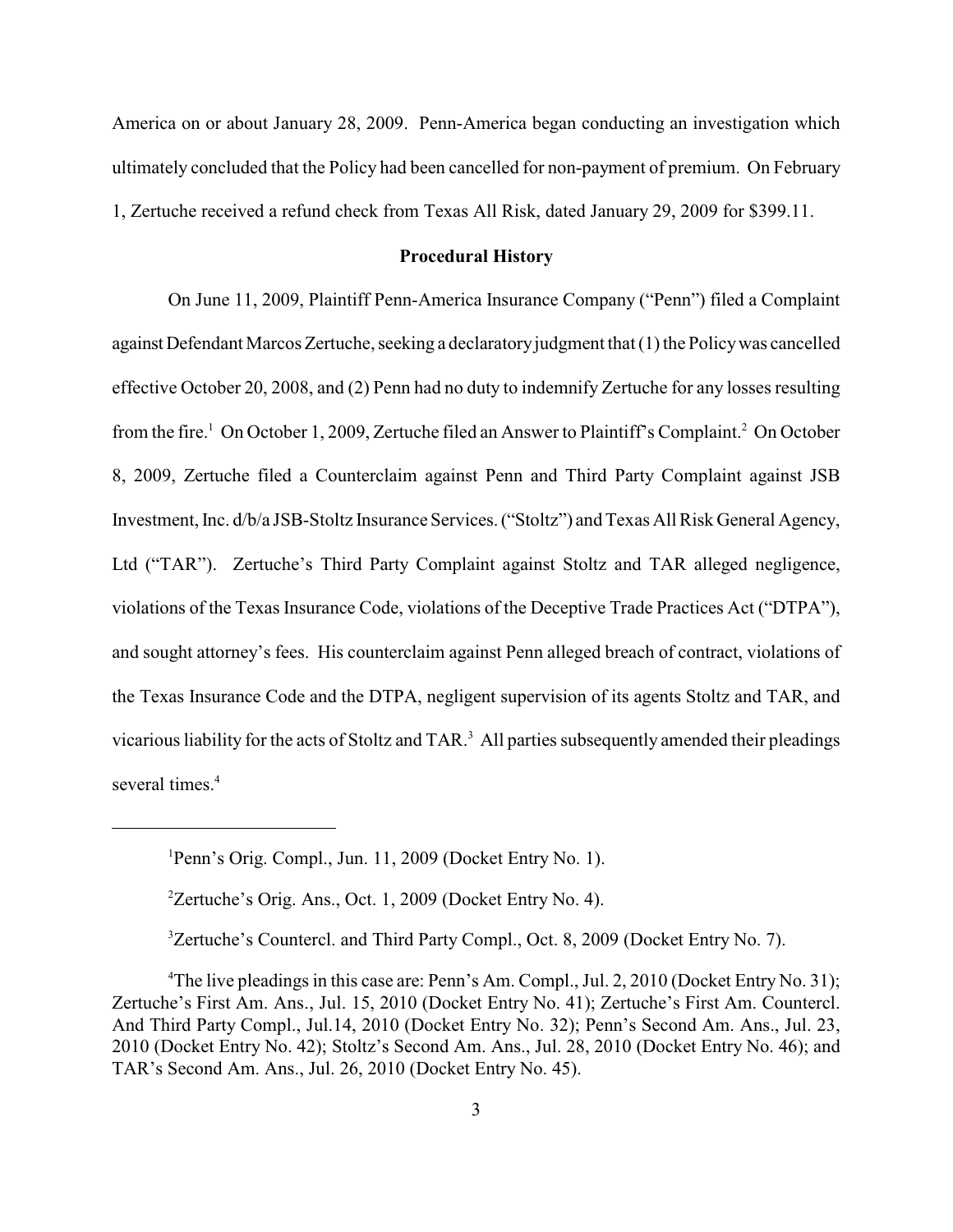Penn filed a motion for summary judgment on September 13, 2010.<sup>5</sup> It seeks summary judgment on its own claims against Zertuche, namelythat the Policy was cancelled effective October 20, 2008 and that it has no duty to indemnify Zertuche for the resulting loss.<sup>6</sup> It also seeks summary judgment on Zertuche's cross-claims, arguing if the Policy was not validly cancelled, then Zertuche did not have an insurable interest under the Policy, and that no misrepresentation occurred relating to the alleged reinstatement of the Policy.<sup>7</sup> Zertuche filed a response to Penn's motion on October 4,  $2010$ ,  $\textdegree$  and Penn filed a reply on October 15,  $2010$ . $\textdegree$ 

Stoltz filed a motion for summary judgment on August 24, 2010 on all claims asserted against it by Zertuche, arguing that Zertuche had presented no evidence of any misrepresentations or promises made by Stoltz regarding the policy or the insurable interest at issue, that it was under no duty to contact Zertuche following the cancellation of the Policy, and that it is not an "insurer" under  $\S$  542.058 of the Texas Insurance Code.<sup>10</sup> Zertuche filed a response to Stoltz's motion on September 27, 2010,<sup>11</sup> and Stoltz filed a reply on October 8, 2010.<sup>12</sup>

 $^{6}Id.$ 

 ${}^{5}$ Penn's Mot. for Summ. J., Sep. 13, 2010 (Docket Entry No. 57).

 $\mathrm{I}d$ .

 ${}^{8}$ Zertuche's Resp. to Penn's Mot. for Summ. J., Oct. 4, 2010 (Docket Entry No. 65).

 $P$ enn's Reply to Zertuche's Resp. To Penn's Mot. for Summ. J., Oct. 15, 2010 (Docket Entry No. 67).

 $^{10}$ Stoltz's Mot. for Summ. J., Aug. 24, 2010 (Docket Entry No. 54).

 $12$ ertuche's Resp. To Stoltz's Mot. for Summ. J., Sep. 27, 2010 (Docket Entry No. 62).

 $12$ Stoltz's Reply to Zertuche's Resp. to Stoltz's Mot. for Summ. J., Oct. 8, 2010 (Docket Entry No. 66).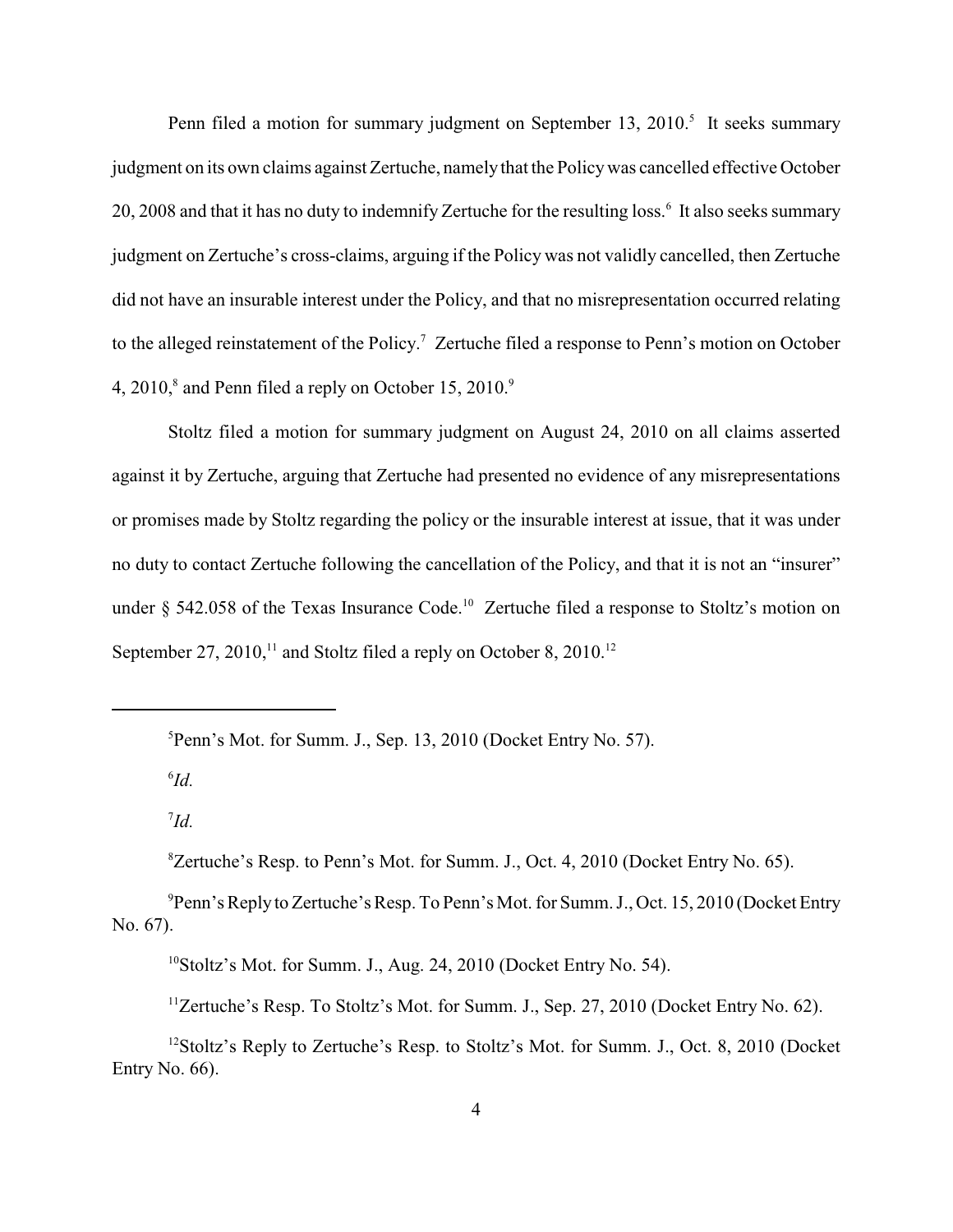TAR also filed a motion for summary judgment on September 13, 2010 on all of Zertuche's claims, arguing that Zertuche had presented no evidence of any alleged misrepresentation or promise that the Policy would be reinstated upon payment of the back pay, that TAR has no duty to follow any customary practice, that Zertuche has presented no evidence of any misrepresentations regarding whether or not Zertuche had an insurable interest at the time of the sale of the Policy, that Zertuche has presented no evidence that TAR's acts or statements were the proximate cause of any damage or loss, and that TAR is not an "insurer" under the terms of the Texas Insurance Code.<sup>13</sup> Zertuche filed a response on October 4, 2010,<sup>14</sup> and TAR filed a reply on October 15, 2010.<sup>15</sup>

#### **Legal Standard**

Summary judgment is appropriate if the pleadings, the discovery and disclosure materials on file, and any affidavits show that there is no genuine issue as to any material fact and that the movant is entitled to judgment as a matter of law. FED. R. CIV. P. 56; *Anderson v. Liberty Lobby, Inc.*, 477 U.S. 242, 247, 106 S.Ct. 2505, 91 L.Ed.2d 202 (1986). An issue is "genuine" if the evidence is sufficient for a reasonable jury to return a verdict in favor of the nonmoving party. *Anderson*, 477 U.S. at 248; *Hamilton v. Segue Software Inc.*, 232 F.3d 473, 477 (5th Cir. 2000). A fact is "material" if its resolution in favor of one party might affect the outcome of the case. *Anderson*, 477 U.S. at 248; *Wyatt v. Hunt Plywood Co., Inc.*, 297 F.3d 405, 409 (5th Cir. 2002).

The burden is on the moving party to show that "there is an absence of evidence to support

 $13$ TAR's Mot. for Summ. J., Sep. 13, 2010 (Docket Entry No. 58).

<sup>&</sup>lt;sup>14</sup>Zertuche's Resp. To TAR's Mot. for Summ. J., Oct. 4, 2010 (Docket Entry No. 64).

<sup>&</sup>lt;sup>15</sup> TAR's Reply to Zertuche's Resp. to TAR's Mot. for Summ. J., Oct. 15, 2010 (Docket Entry No. 68).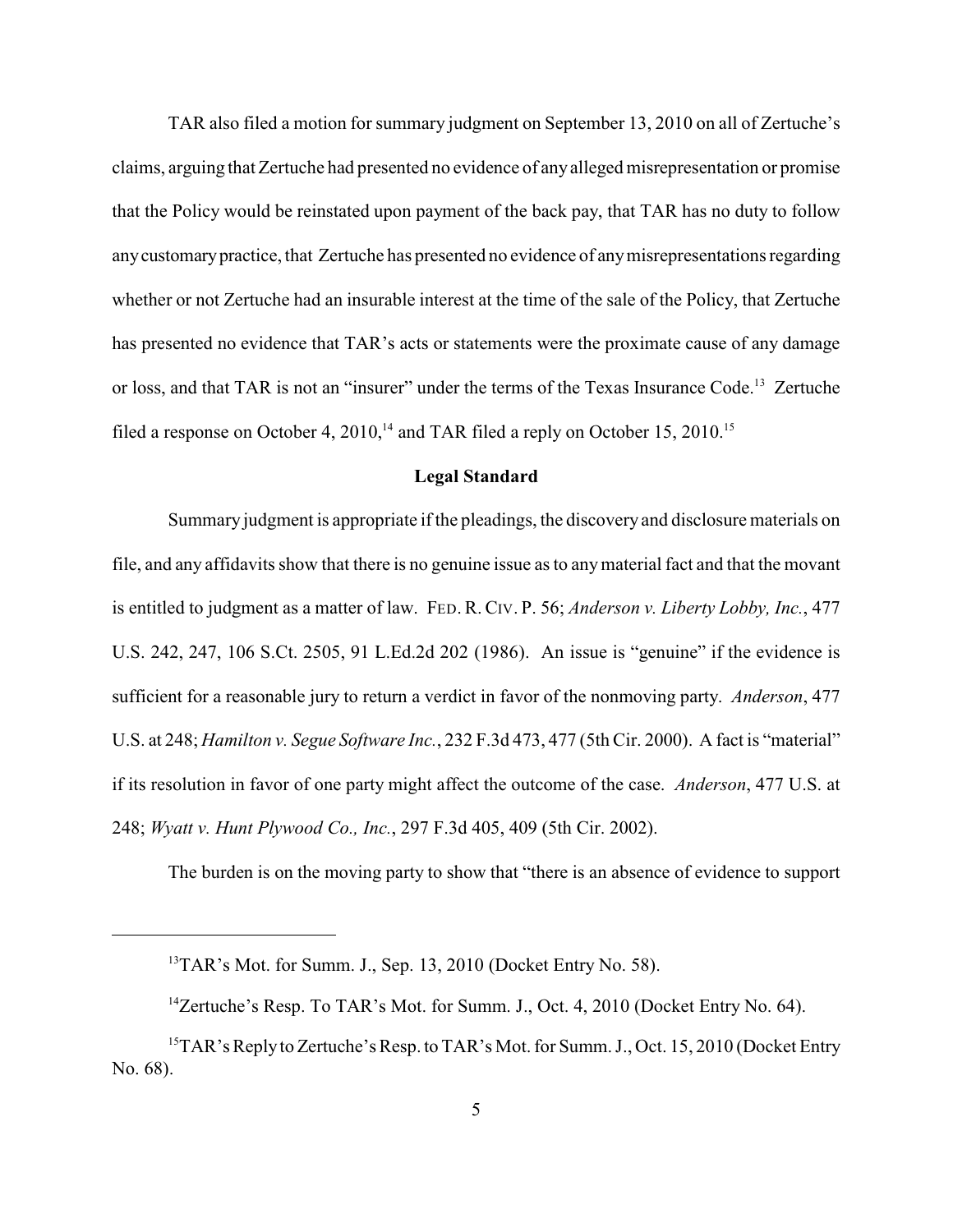the nonmoving party's case." *Freeman v. Tex. Dep't of Criminal Justice*, 369 F.3d 854, 860 (5th Cir. 2004) (citing *Celotex Corp. v. Catrett*, 477 U.S. 317, 325, 106 S.Ct. 2548, 91 L.Ed.2d 265 (1986)). Once the moving party meets its initial burden, the nonmoving party "must . . . set out specific facts showing a genuine issue for trial." FED. R. CIV. P. 56(e); *Forsyth v. Barr*, 19 F.3d 1527, 1537 (5th Cir. 1994). To avoid summary judgment, the nonmoving party must adduce admissible evidence that creates a fact issue concerning the existence of every essential component of that party's case and unsubstantiated assertions of actual dispute will not suffice. *Thomas v. Price*, 975 F.2d 231, 235 (5th Cir. 1992). The opposing party cannot establish a genuine issue of material fact by resting on the mere allegations of the pleadings. *Hulsey v. State of Texas*, 929 F.2d 168, 170 (5th Cir. 1991). The Court reviews all facts in the light most favorable to the nonmoving party. *First Colony Life Ins. Co. v. Sanford*, 555 F.3d 177, 181 (5th Cir. 2009).

#### **Pending Claims**

Zertuche alleges the following claims against Penn, Stoltz, and TAR:

- 1. Negligence in misrepresenting to Zertuche that the Policy would be reinstated upon payment of the back premium;
- 2. Negligence in failing to follow established custom and practice to notify Zertuche that the Policy was cancelled;
- 3. Negligence in misrepresenting or withholding material facts at the time ofsale of the Policy, if Zertuche had no insurable interest in the property;
- 4. Violation of Texas Insurance Code § 541.061 by making misrepresentations relating to the Policy;
- 5. Violations of the Deceptive Trade Practices Act ("DTPA"), Texas Business and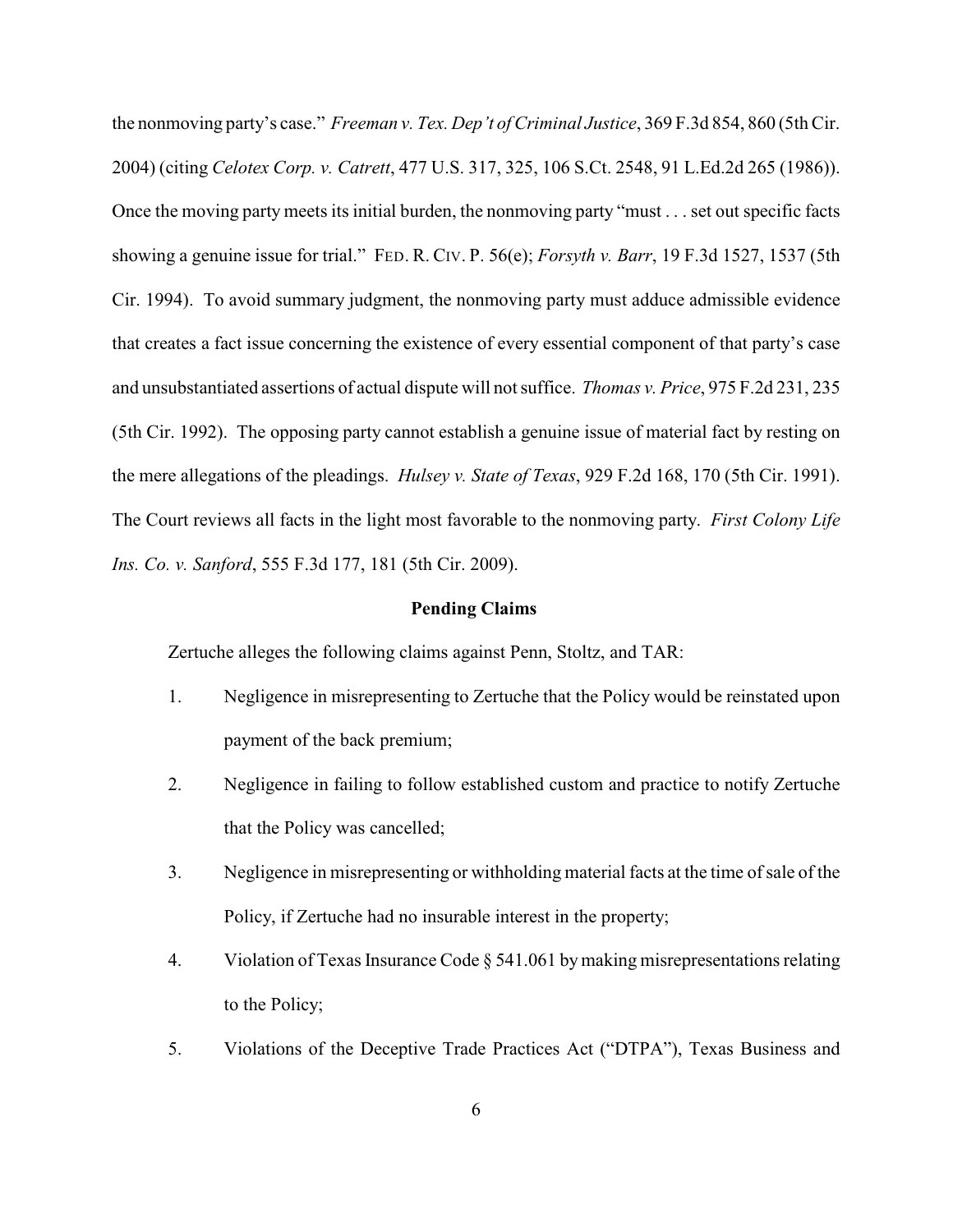Commercial Code § 17.46(b):

- a. Violation of § 17.46(b)(4) by causing confusion or misunderstanding as to the sponsorship, approval or certification of insurance services;
- b. Violation of  $\S$  17.46(b)(5) by representing that goods or services have approval, characteristics, or benefits which they do not have;
- c. Violation of  $\S$  17.46(b)(14) by misrepresenting the authority of a representative or agent to negotiate the final terms of a consumer transaction;
- 6. Violation of Texas Insurance Code § 542.058 by unreasonably delaying payment of Zertuche's claim;
- 7. Estoppel from denial of coverage based on promise to reinstate the Policy upon fulfillment of conditions with which Zertuche complied;
- 8. Recovery of attorney's fees.

Penn seeks a declaratory judgment that:

- 1. The Policy was cancelled effective October 20, 2008
- 2. It has no duty to indemnify Zertuche for any losses resulting from the fire.

Zertuche alleges the following claims only against Penn:

- 1. Breach of contract by failure to provide coverage for the fire loss;
- 2. Negligence in failing to adequately supervise its agents;
- 3. Liability for the conduct of Stoltz and TAR under agency theory.

# **Analysis**

These claims fall into four categories: (1) claims arising from the alleged misrepresentation that the Policy would be reinstated upon submission of the outstanding back payment; (2) claims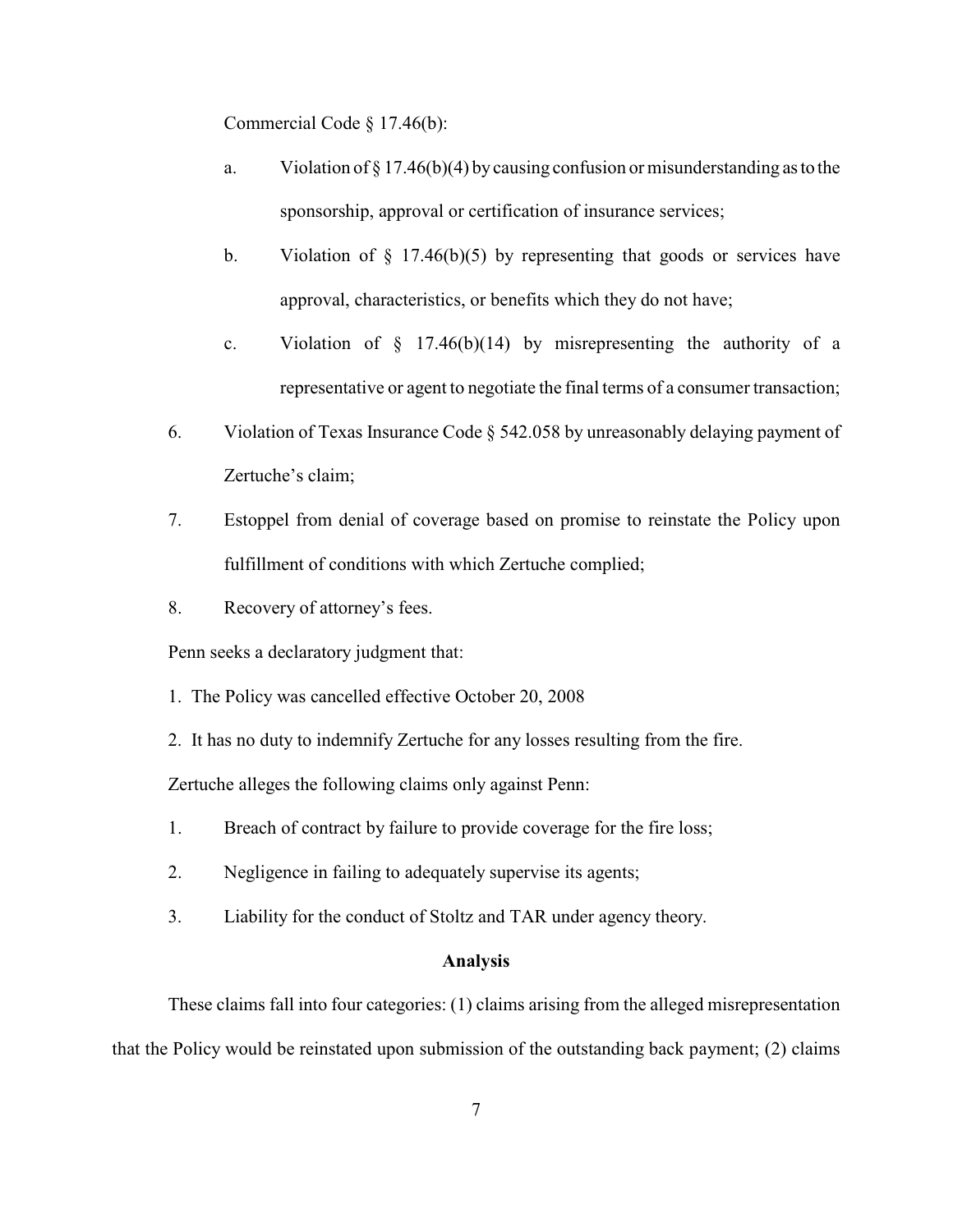arising from the dispute over whether Zertuche had an insurable interest in the Property; (3) claims arising from the alleged failure of the insurer parties to notifyZertuche that the Policywas cancelled; and (4) claims arising out of the contractual rights and obligations under the Policy between Penn and Zertuche.

## **I. MISREPRESENTATION THAT POLICY WOULD BE REINSTATED**

Zertuche alleges that the three insurer parties were negligent in misrepresenting that the Policy would be reinstated upon Zertuche's remittance of the back payment. In relation to this alleged misrepresentation, Zertuche asserts claims for common law negligence, violation of Texas Insurance Code § 541.061,<sup>16</sup> and violations of the DTPA,<sup>17</sup> and that the insurer parties should be estopped from denying coverage based on the alleged misrepresentation that coverage would be reinstated.

The DTPA authorizes suit where a consumer, including an insured, has relied in detriment on a false or misleading representation, and his reliance was a producing cause of damages. *Brown*

<sup>17</sup>TEX. BUS. COMM. CODE § 17.46(b)(14) prohibits "misrepresenting the authority of a salesman, representative or agent to negotiate the final terms of a consumer transaction." TEX, BUS. COMM. CODE ANN. § 17.46(b)(14) (West 2002).

The provision states:

<sup>&</sup>quot;It is an unfair method of competition or an unfair or deceptive act or practice in the business of insurance to misrepresent an insurance policy by:

<sup>1.</sup> making an untrue statement of material fact;

<sup>2.</sup> failing to state a material fact necessary to make other statements made not misleading, considering the circumstances under which the statements were made;

<sup>3.</sup> making a statement in a manner that would mislead a reasonably prudent person to a false conclusion of a material fact;

<sup>4.</sup> making a material misstatement of law; or

<sup>5.</sup> failing to disclose a matter required by law to be disclosed, including failing to make a disclosure in accordance with another provision of this code."

TEX. INS. CODE. ANN. § 541.051 (West 2009).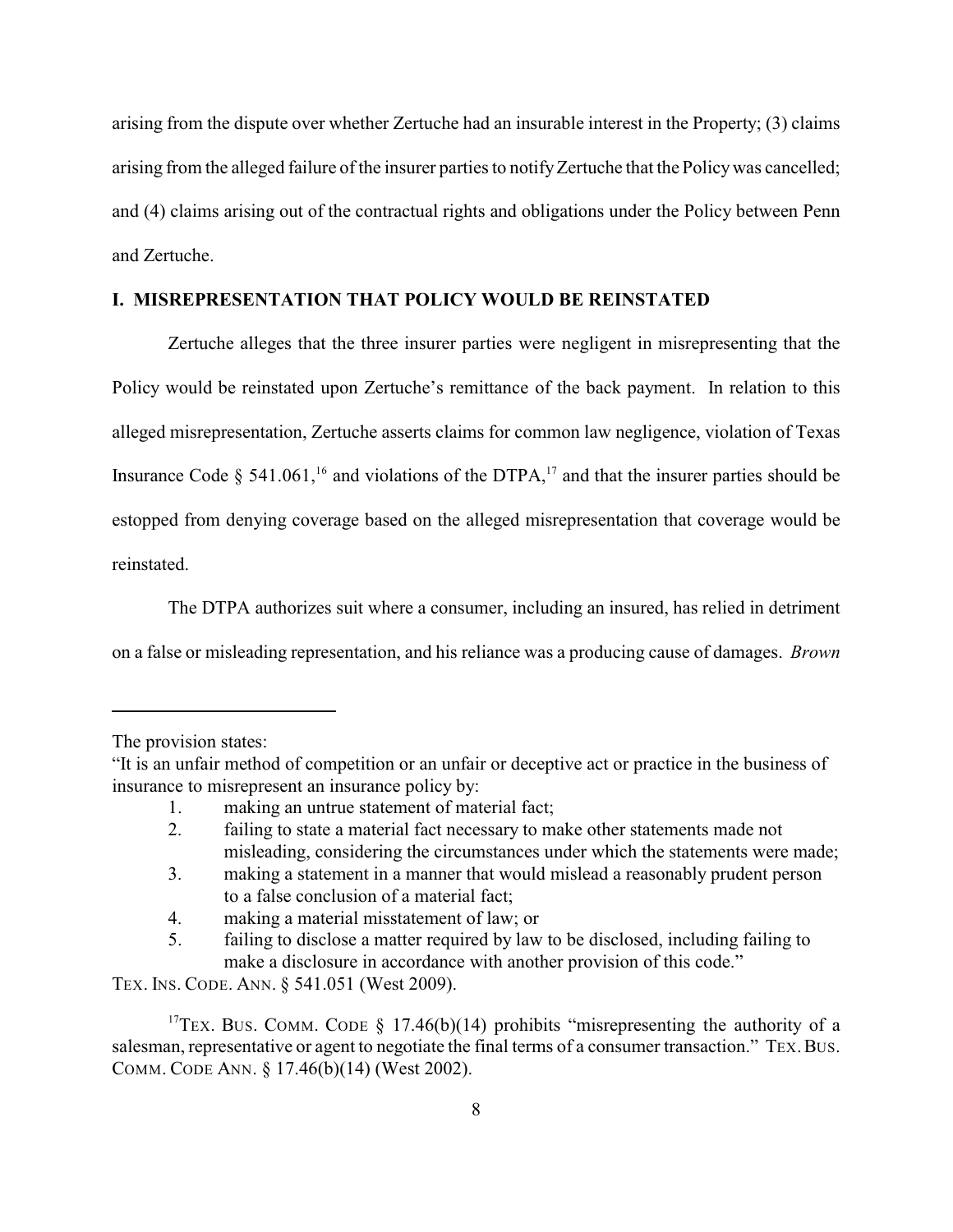*&Brown of Texas v. Transcontinental Ins. Co.*, 317 S.W.3d 361, 387 (Tex.App.-Houston [1st Dist.] 2010, pet. filed) (citing *Home Shield, Inc. v. Kortz*, 2000 WL 1262617, at \*3 (Tex.App.-Houston [1st Dist.] 2000, pet. dism'd) (mem. op., not designated for publication)); *see* TEX. BUS. COMM. CODE ANN. § 17.46(b). In order to prove that the misrepresentation was an unlawful deceptive trade practice in violation of § 17.46(b), Zertuche must prove that he relied on the misrepresentation to his detriment. Section 541.151 of the Texas Insurance Code authorizes a private action by an insured for damages caused by violations of DTPA violations, as well as for violations of  $\S$  541.051 of the Code. TEX. INS. CODE. ANN. § 541.151(1),(2).

Texas common law also recognizes a cause of action for negligent misrepresentation:

One who in the course of his business, profession or employment, or in any transaction in which he has a pecuniary interest, supplies false information for the guidance of others in their business transactions, is subject to liability for pecuniary loss caused to them by their justifiable reliance on the information, if he fails to exercise reasonable care or competence in obtaining or communicating the information.

*Brown v. Brown*, 317 S.W.3d at 388 (quoting RESTATEMENT (SECOND) OF TORTS § 552 (1977)). In order to recover, the misrepresentation must have been the cause of the plaintiff's damages, and the plaintiff must have been justified in relying on it. *Id.* at 388-389. The cause element is met if the misrepresentation was a substantial factor in bringing about the plaintiff's injury, and the injury was a foreseeable result of the misrepresentation. *Id.* at 389 (citing *City of Gladewater v. Pike*, 727 s.W.2d 514, 517 (Tex. 1987)). The misrepresentation need not be the only cause of the injury, and circumstantial evidence is sufficient to prove causation. *Id.* (citing *Havner v. E-Z Mart Stores*, 825 S.W.2d 456, 458-59 (Tex. 1992)).

Zertuche's complaint alleges that his secretary was informed by a representative of TAR that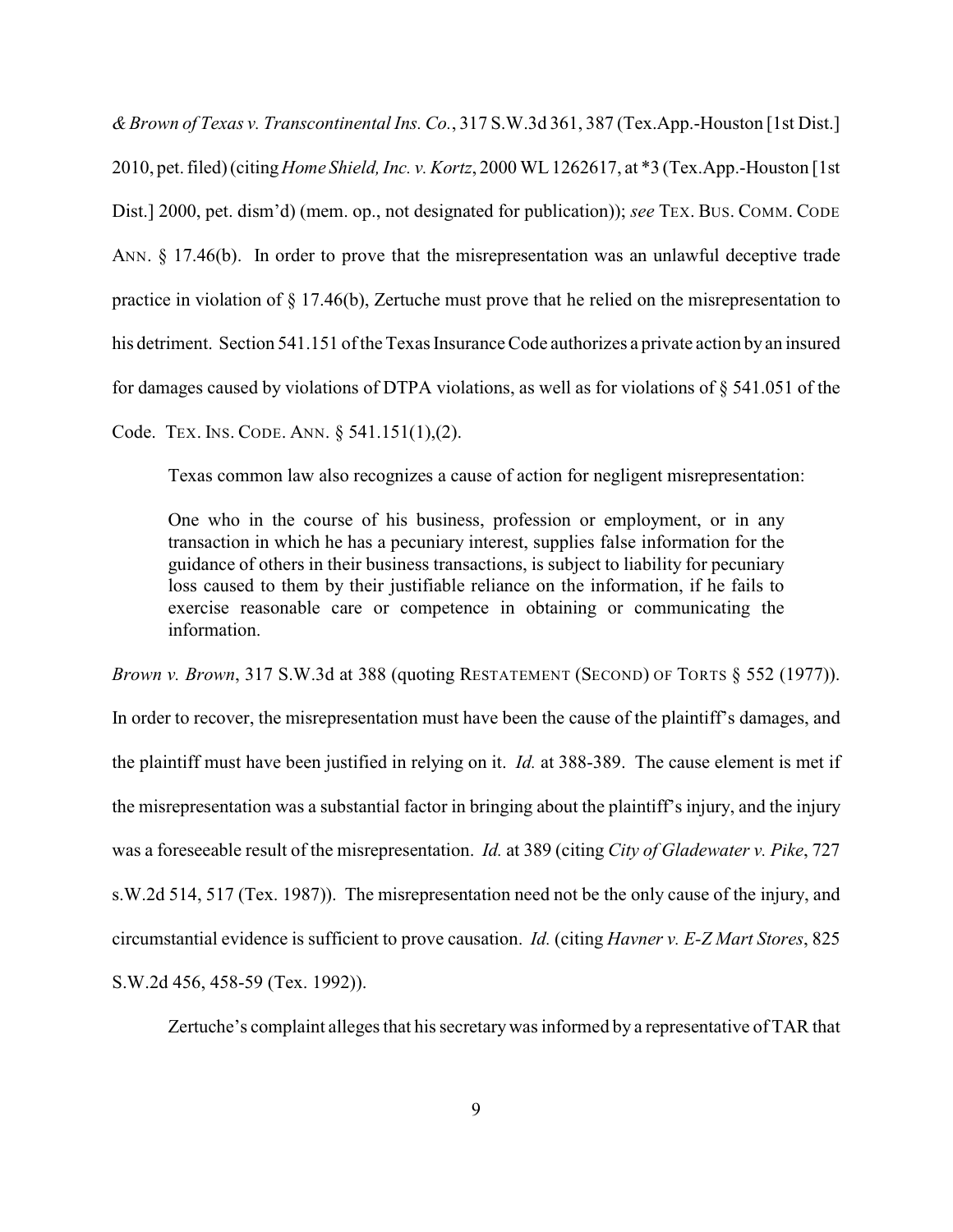the Policy would be reinstated if Zertuche sent a cashier's check for \$259.45, along with a statement verifying no loss in the interim, by overnight mail.<sup>18</sup> The evidence before the Court indicates that Zertuche did not personally speak with anyone, but that his secretary Lisette Briano received the instructions from TAR.<sup>19</sup> She testified that she called TAR, and when asked specifically, she identified the 1-800 number listed on the invoice received from TAR on October 20, 2008 as the number she called.<sup>20</sup> Zertuche has presented no other evidence of any conversations regarding the back payment. Zertuche testified that Briano's October 21, 2008 telephone conversation is the only source of his allegations of misrepresentation regarding the back payment and reinstatement of the Policy.<sup>21</sup> The evidence indicates that Zertuche mailed the \$259.49 check overnight along with the no loss statement.<sup>22</sup>

The evidence also indicates that TAR mailed a notice to Zertuche on October 23, 2008 indicating that it had applied the payment to the Policy but that the Policy remained cancelled effective October 20, 2008.<sup>23</sup> Zertuche's affidavit states that he never received this letter, and that he never received any refund of the unearned premium payment until after the fire occurred.<sup>24</sup> Accordingly, there is an issue of material fact as to whether Zertuche, after mailing the back payment

<sup>20</sup>*Id.* at 28:17-29:1, 81:13-82:16.

<sup>21</sup>Zertuche Dep. at  $90:5-94:12$ .

<sup>22</sup>See Letter from TAR to Zertuche, Oct. 23, 2008 (Ex. G and H to Penn's Mot.).

 $^{23}Id.$ 

<sup>24</sup> Affidavit of Marcos Zertuche 3, Sep. 27, 2010 (Ex. A to Zertuche's Resp. to TAR's Mot.).

 $18$ Zertuche's First Am. Countercl. and Third Party Compl. at 2.

<sup>&</sup>lt;sup>19</sup> Deposition of Marcos Zertuche at 32:14-17 and 53:2-8 (May 20, 2010) (Ex. A to Stoltz's Mot.).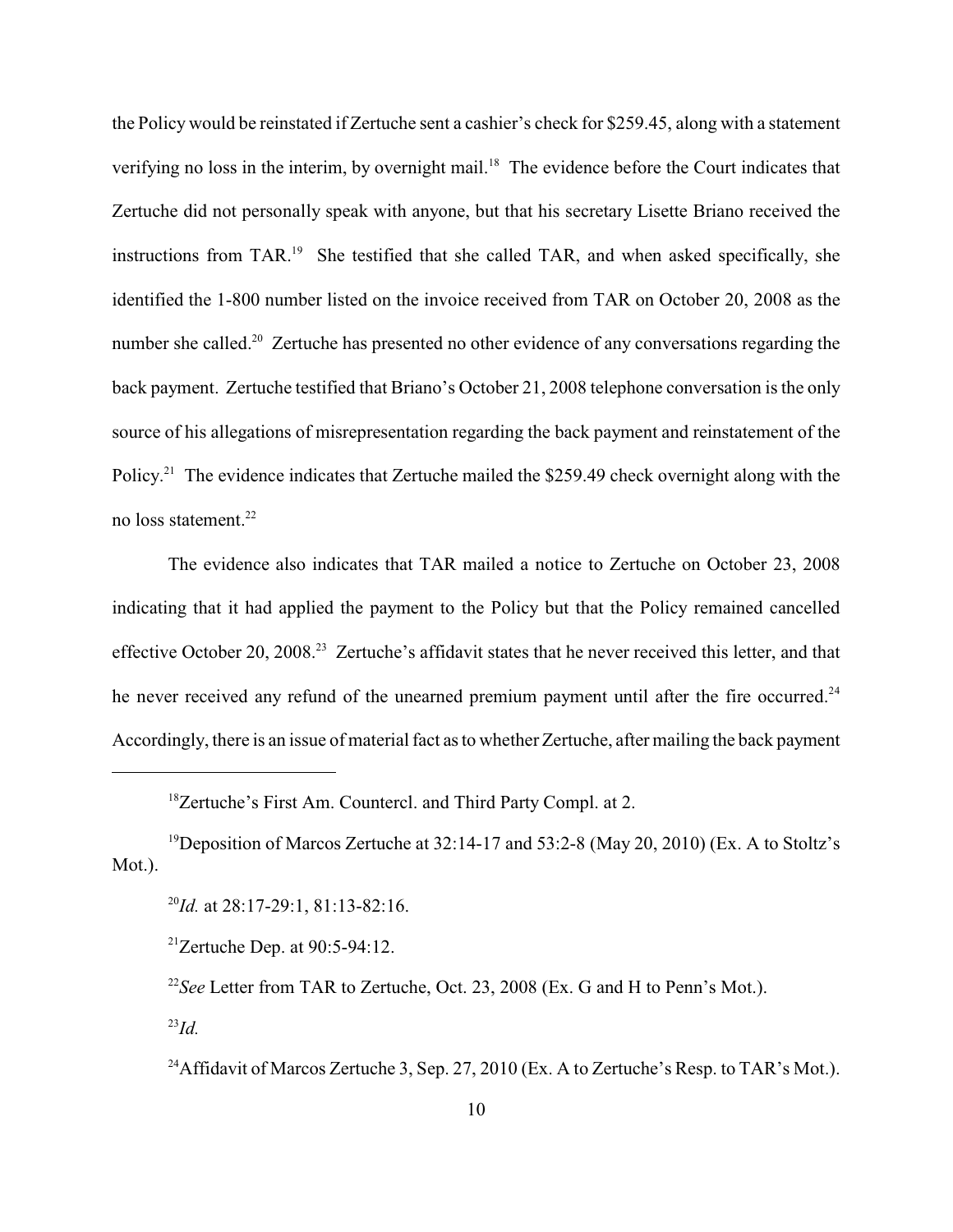and no loss statement in accordance with the alleged instructions, ever received any notice that the Policy remained cancelled.

Zertuche represents that if the back payment had been returned or if he had been told by any insurer party that the Policy remained cancelled despite his sending the back payment, then he would have "taken whatever steps were necessary to maintain insurance on the property."<sup>25</sup> The insurer parties have presented evidence that Zertuche failed to make his premium payments in November or December of 2008, and argue that this shows that he did not believe the Policy was still in force and thus did not rely on the promise. Given the conflicting evidence on this point, the Court concludes that there remains a material issue of fact on whether Zertuche relied on the instructions from TAR to send the back payment and no loss statement by overnight mail, and whether his reliance was a producing cause of his inability to receive insurance coverage for the damage to the Property.

TAR argues that the alleged statement to Ms. Briano that "to reinstate the policy Zertuche needed to deliver a premium payment of 259.45 and a no loss statement,"is "merely a correct description of conditions precedent to reinstatement" and thus "would not constitute a promise to reinstate the policy or a representation that the policy would be or had been reinstated."<sup>26</sup> TAR argues that it is therefore not an "actionable untrue statement."<sup>27</sup> Aside from these arguments, however, TAR has submitted no evidence to establish that the instruction was an accurate and correct statement.

 $^{26}$ TAR's Mot. for Summ. J. at 7-8.

 $^{27}Id$  at 8.

 $25$ Zertuche Aff. at 3.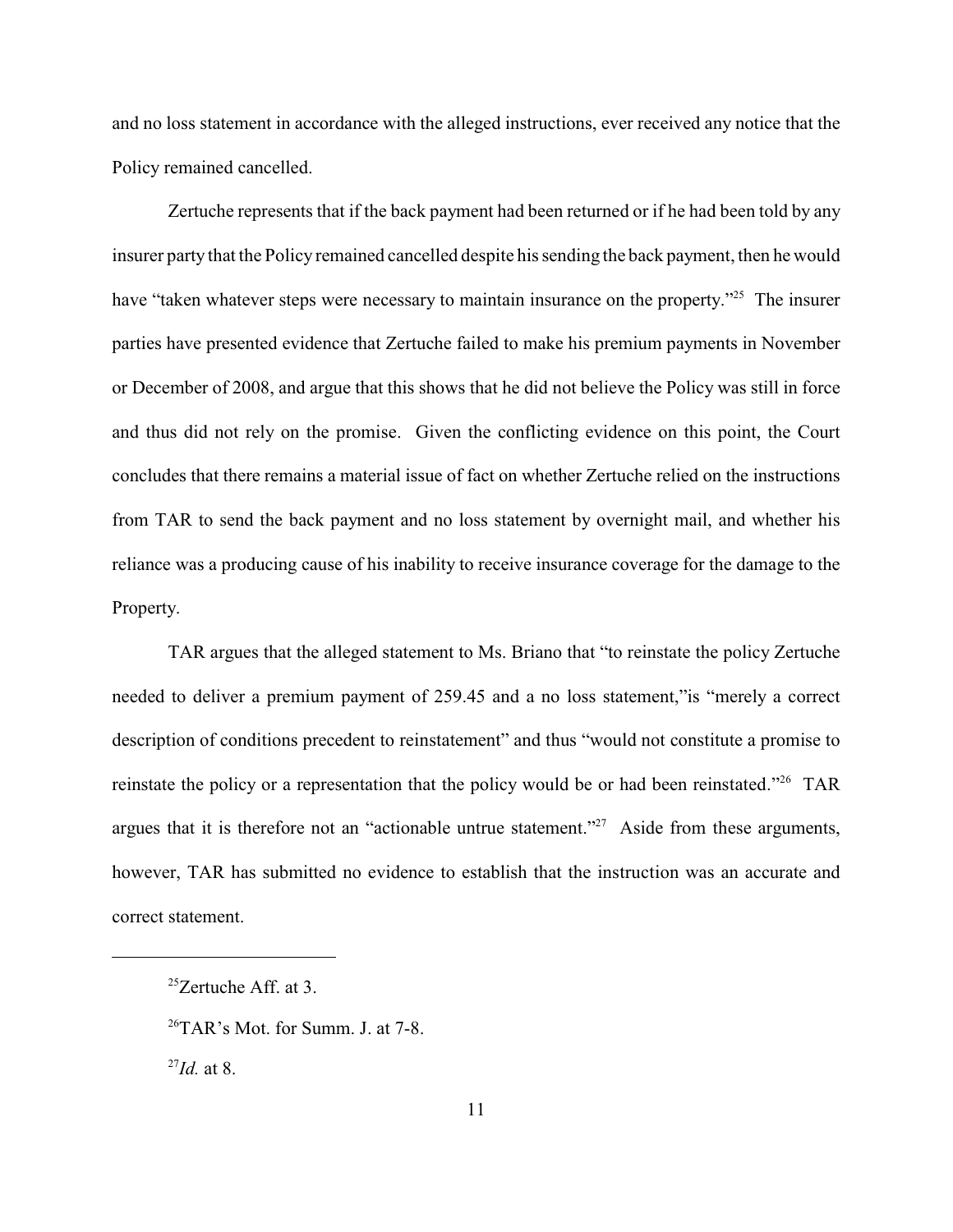Because issues of material fact remain as to the truth of the statement, Zertuche's reliance, and causation, summary judgment is denied to TAR on these claims. No evidence before the Court indicates that Stoltz was in any way involved in the alleged misrepresentation. Accordingly, summary judgment is granted for Stoltz on these claims.

Penn's potential liability for claims arising from the alleged misrepresentation turns on whether it is vicariously liable for TAR's actions on agency principles. With regard to the Texas Insurance Code claims, the Code specifically defines who qualifies as an agent for the purpose of attributing liability for violations of code provisions. *See* TEX.INS.CODE ANN. § 4001.051. Section 4001.051(b) of the Code provides a list of persons who are considered to act as the agent of an insurer "for purposes of the liabilities, duties, requirements, and penalties provided" by the Code, "[r]egardless of whether the act is done at the request of or by the employment of an insurer, broker, or other person." *Id*. § 4001.051(b). The list includes anyone who "receives, collects, or transmits an insurance premium," *Id.* § 4001.051(b)(7) as well as anyone who "receives or transmits other than on the person's own behalf an application for insurance or an insurance policy to or from the insurer." *Id.* § 4001.051(b)(6). TAR received and processed premiums on the Policy on Penn's behalf, and Stoltz transmitted Zertuche's insurance application to Penn. Both therefore fall within the Code's definition of agent, and may attribute liability to Penn for any violations of code provisions, regardless of whether their acts were done at Penn's request or employment. Because TAR is an agent of Penn for purposes of the Texas Insurance Code, Penn is also potentially liable for TAR's violation of Section 541.061.

Penn's liability for the DTPA and common law negligence claims turns on whether TAR was acting in the actual or apparent scope of its authority as Penn's agent when it made the alleged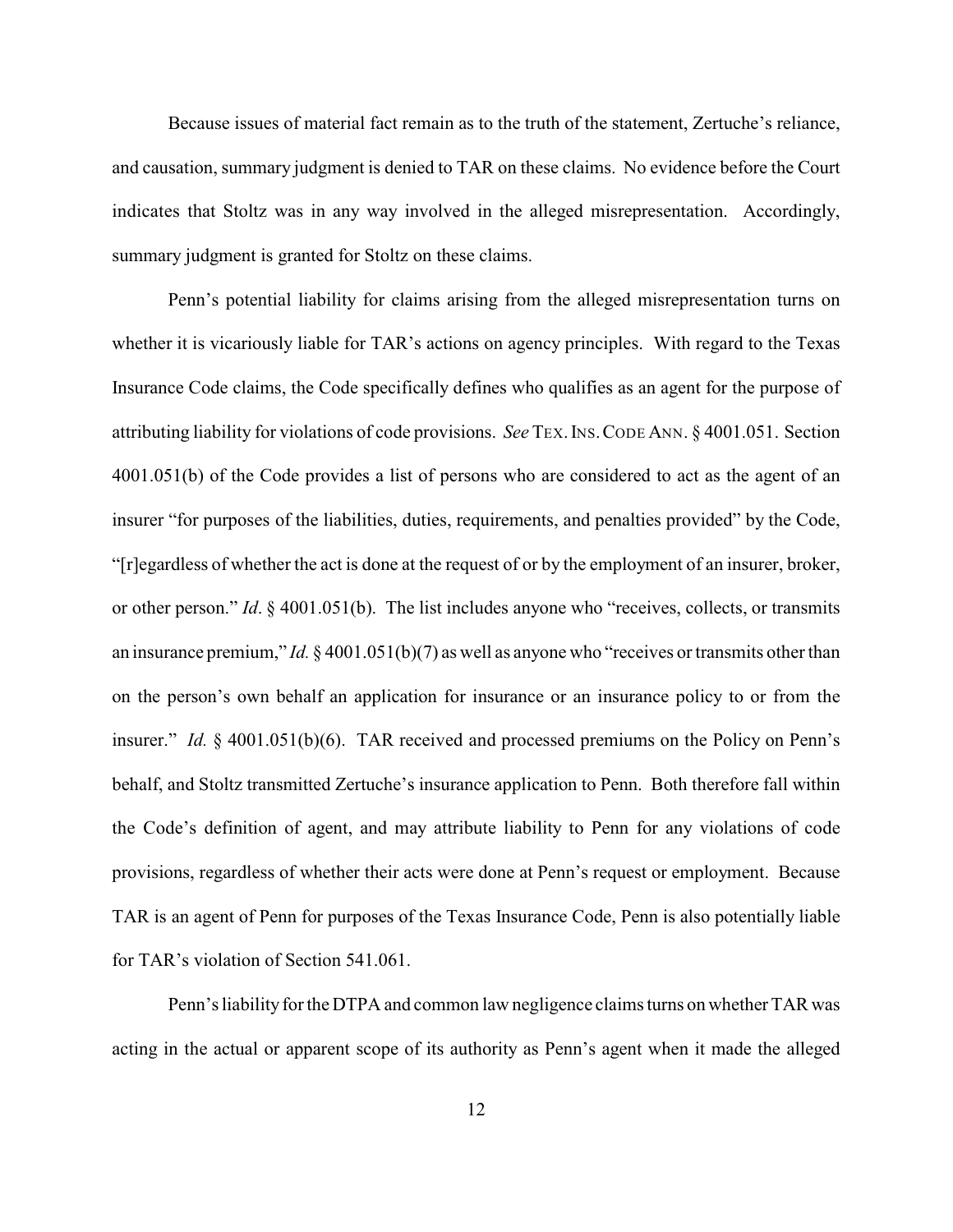misrepresentation. An insurer may be liable for the misconduct of its agent that falls within both the actual and the apparent scope of the agent's authority. *Celtic Life Ins. Co. v*. *Coats*, 885 S.W.2d 96, 98-99 (Tex. 1994). "Since the principal has selected the agent to act in a venture in which the principal is interested, it is fair, as between him and a third person, to impose upon him the risk that the agent may exceed his instructions." *Id.* at 99 (quoting *Standard Distributors v. FTC*, 211 F.2d 7, 15 (2d Cir. 1954)). Apparent authority exists when a reasonably prudent person would conclude from the principal's conduct that the agent had the requisite authority. *Biggs v. United States Fire Ins. Co.*, 611 S.W.2d 624, 629 (Tex. 1981); *Guthrie v. Republic Nat'l Ins. Co.*, 682 S.W.2d 634, 637 (Tex.App.-Houston [1<sup>st</sup> Dist.] 1984, *writ ref'd n.r.e.*). Penn does not seem to dispute that TAR was its agent, and in fact analyzes its potential liability for the alleged misrepresentation as if TAR was its agent and could bind it for liability purposes.<sup>28</sup> Accordingly, summary judgment is also denied to Penn on these claims.

# **II. INSURABLE INTEREST**

Penn moves for summary judgment that Zertuche has no insurable interest in the Property because he is not the title owner, and thus he could not make a claim under the Policy even if it had not been cancelled.<sup>29</sup> Zertuche alleges that, if he had no insurable interest, then the insurer parties were negligent in misrepresenting or withholding material facts at the time the Policy was issued. He asserts claims of common law negligence, violation of Section 541.051 of the Texas Insurance

 $28$ Penn's Mot. at 16-18.

 $^{29}$ Penn's Mot. at 14; TAR's Mot. at 5; Stoltz's Mot. at 9.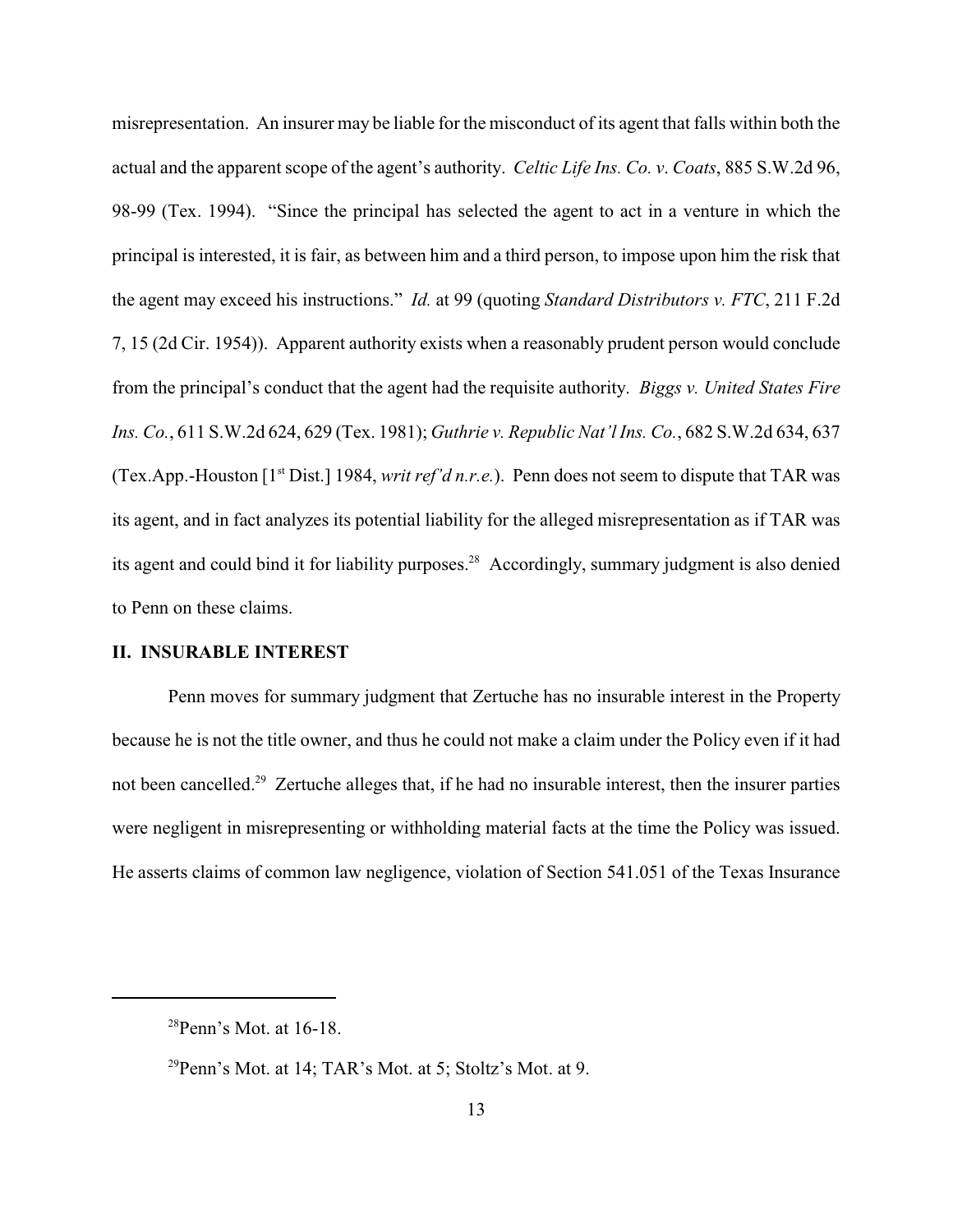Code, and DTPA violations.<sup>30</sup>

It is not required to have legal title in a property in order to have an insurable interest in that property. *Jones v. Texas Pacific Indem. Co.*, 853 S.W.2d 791, 794 (Tex.App.-Dallas 1993, no writ). "[A]n insurable interest exists when the [insured] derives pecuniary benefit or advantage by the preservation and continued existence of the property or would sustain pecuniary loss from its destruction." *Id.* (quoting *Smith v. Eagle Star Ins. Co.*, 370 S.W.2d 448, 450 (Tex. 1963)). Legal ownership of property that is intended to be a partnership asset is not determined by legal title, but instead by the intention of the parties as reflected in the evidence. *Foust v. Old American County Mut. Fire Ins. Co.,* 977 S.W.2d 783, 786 (Tex.App. - Fort Worth 1998, no writ) (citing *Logan v. Logan*, 138 Tex. 40, 156 S.W.2d 507, 512 (Tex. 1941); *King v. Evans*, 791 S.W.2d 531, 533 (Tex.App. - San Antonio 1990, writ denied)).

The evidence before the Court suggests that the Property is owned either by Zertuche's mother as an individual, or by Zertuche Enterprises, but in either case for use and benefit of the Zertuche Enterprises partnership. In his deposition, Zertuche testified both that the Property is owned by the family partnership, Zertuche Enterprises, and that title to the property was in the name of his mother, Irma Zertuche.<sup>31</sup> He also testified that the Policy was in his name, that the other partners in Zertuche Enterprises consented to imposition of a lien on their partnership interests in order to secure a mortgage note on the Property in his name and his mother's name, and that

 $30$ The DTPA prohibits "causing confusion or misunderstanding as to the source, sponsorship, approval, or certification of goods or services" and "representing that goods or services have sponsorship, approval, characteristics, ingredients, uses, benefits, or quantities which they do not have or that a person has a sponsorship approval, status, affiliation, or connection which he does not". TEX. BUS. COMM. CODE ANN. §17.46(b)(2), (5).

 $31$ Zertuche Dep. 102:1-104:19.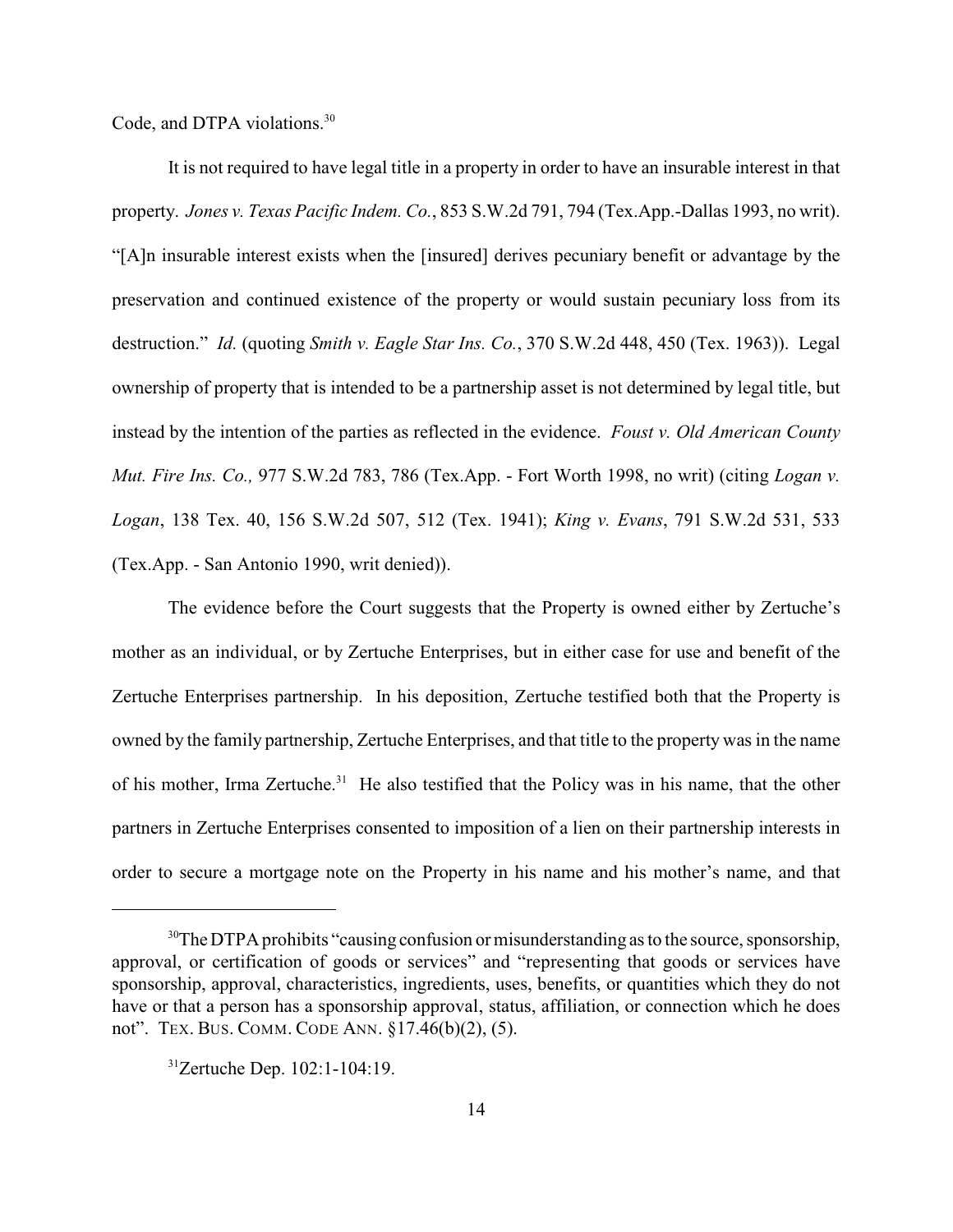partnership documents reflect this consent. $32$  Zertuche is the managing partner of Zertuche Enterprises, and holds a 16.67 percent ownership interest in the partnership assets.<sup>33</sup> This evidence indicates that the Property is either owned by Zertuche's mother or by Zertuche Enterprises, but in either case for the benefit of Zertuche Enterprises. As such, Zertuche as stakeholder and managing partner would suffer pecuniary benefit from its preservation and pecuniary loss from its destruction. Thus, there is at least a material issue of fact as to whether Zertuche had an insurable interest in the Property.

TAR and Stoltz also move for summary judgment on Zertuche's claims relating to the alleged misrepresentation of his insurable interest, arguing that Zertuche's damages were not caused by any alleged misrepresentations regarding his insurable interest.<sup>34</sup> They argue that Zertuche's damages were caused by his failure to pay the premiums on the Policy such that the Policy was not in place to cover the destruction to the Property. In other words, they argue that the sole cause of Zertuche's damages are his failure to timely pay his premiums.

In order to recover under the Texas Insurance Code and the DTPA, the alleged misrepresentation must have been a "producing cause" of the damages. TEX. BUS. & COMM. CODE § 17.50(a); *Provident Am. Ins. Co. v. Castaneda*, 988 S.W.2d 189, 192-93 (Tex. 1998). A producing cause is "an efficient, exciting, or contributing cause, which in a natural sequence, produced injuries or damages." *Union Pump Co. v. Allbritton*, 898 S.W.2d 773, 775 (Tex. 1995) (quoting *Haynes & Boone v. Bowser Bouldin, Ltd.,* 896 S.W.2d 179 (Tex. 1995); *Rourke v. Garza,* 530 S.W.2d 794, 801

 $^{32}Id$ 

 $^{33}Id.$ 

 $34$ TAR's Mot. at 9; Stoltz's Mot. at 9.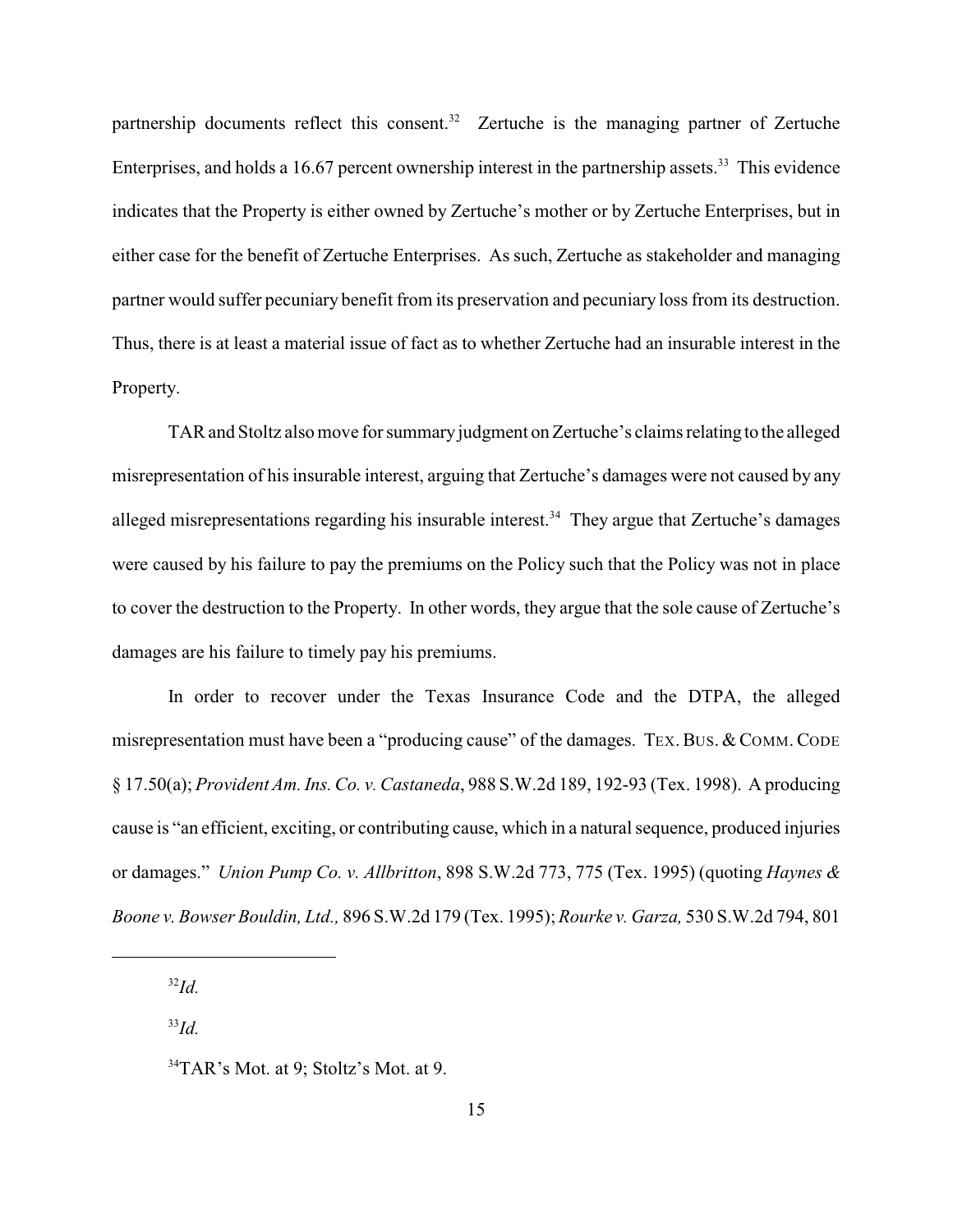(Tex. 1975)). Unlike with proximate cause, foreseeability of the injury is not a required element of producing cause. *Union Pump Co. v. Allbritton*, 898 S.W.2d at 775 (citing *General Motors Corp. v. Saenz*, 873 S.W.2d 353, 357 (Tex. 1993)).

Under the Texas definition of producing cause, any alleged misrepresentations made about Zertuche's insurable interest would be a producing cause of his damages. Had there been no Policy in place, Zertuche would never have been able to make a claim in the first place. If Zertuche had been instructed that he had no insurable interest at the time he purchased the Property, then he may not have relied on his understanding, mistaken or otherwise, that he had coverage, and therefore would not have suffered the injury of receiving no coverage for the destruction of the Property. Because there is an issue of material fact as to whether Zertuche had an insurable interest and whether any alleged misrepresentation caused his injuries, summary judgment is denied to all three insurer parties on these claims.

# **III. FAILURE TO NOTIFY OF CANCELLATION**

Zertuche alleges that the insurer parties were negligent in "failing to follow their established custom and practice to notify Zertuche of the cancellation of the policy in question and the failure of his compliance with their demands to effect reinstatement."<sup>35</sup> Specifically, Zertuche alleges that Stoltz failed to contact Zertuche to determine the status of the Policy after receiving a correspondence from TAR on October 23, 2008 that the Policy was cancelled, and that TAR was negligent in failing to timely return the unearned premium to Zertuche, which would have put him on notice that his Policy had been cancelled.<sup>36</sup> Stoltz and TAR both argue that they had no duty to

<sup>&</sup>lt;sup>35</sup>Zertuche's Am. Counterclaim at 4.

 $^{36}$ *Id.*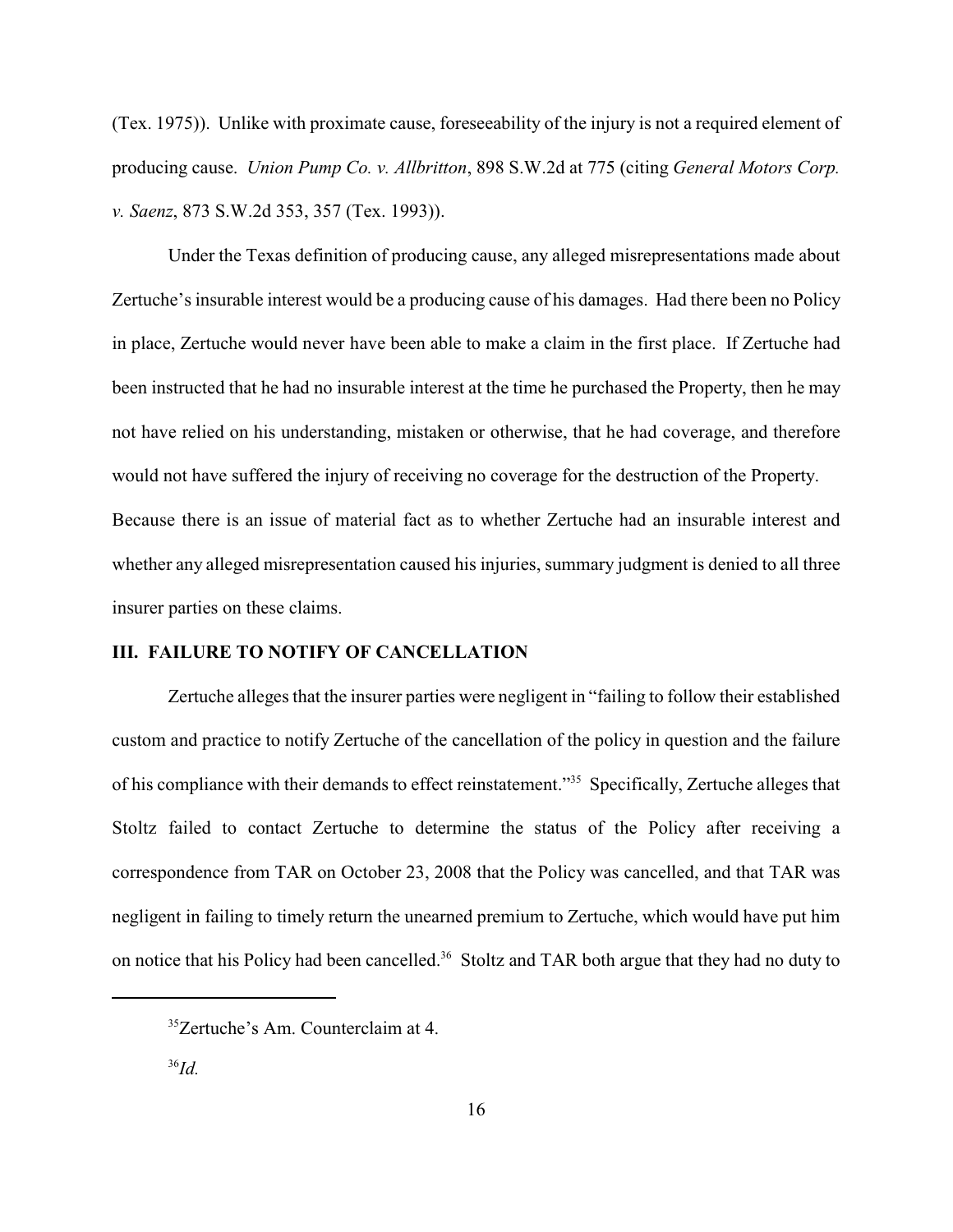inform Zertuche of the cancellation or change in status, and that even if they had such a duty it was not breached in this case.<sup>37</sup>

Texas law recognizes two common law duties that insurance agents have to insureds: (1) to use reasonable diligence to place the requested insurance coverage, and (2) to inform the insured if unable to obtain such coverage. *Webb v. UnumProvident Corp.*, 507 F.Supp.2d 668, 683 (W.D. Tex. 2005) (citing *May v. United Servs. Ass'n of Am.,* 844 S.W.2d 666, 669 (Tex. 1992)). In addition, the facts and circumstances surrounding an agent's or a broker's dealing with an insured may give rise to additional duties beyond those two. *Webb*, 507 F.Supp.2d at 683 (citing *Kitching v. Zamora,* 695 S.W.2d 553, 554 (Tex. 1985)).

The existence of any such duty depends on the facts surrounding the relationship between the insured and the agent or broker. *Webb*, 507 F.Supp.2d at 683-684. A long-term relationship with high levels of trust is necessary to establish that a "special relationship" exists warranting the imposition of a higher duty of care. *See Webb*, 507 F.Supp.2d at 684-85 (holding there was a reasonable basis to conclude that a state court would impose a duty where agent and insured had a fourteen year business relationship, agent knew of insured's serious preexisting condition and her related need for disability benefits, agent was aware of content of insured's medical records and reports, and agent was aware that disability insurer had a history of wrongfully denying claims). Because such a special relationship is rare, many Texas courts have neglected to impose such a broader duty. *See e.g. Critchfield v. Smith*, 151 S.W.3d 225, 231-32 (Tex.App.-Tyler 2004, pet. denied) (declining to extend duty "without evidence of prior dealings where the agent has taken care of a customer's needs without consultation."); *Moore v. Whitney-Vaky Insurance Agency,* 966

 $37$ Stoltz's Mot. at 15-16; TAR's Mot. at 14-15.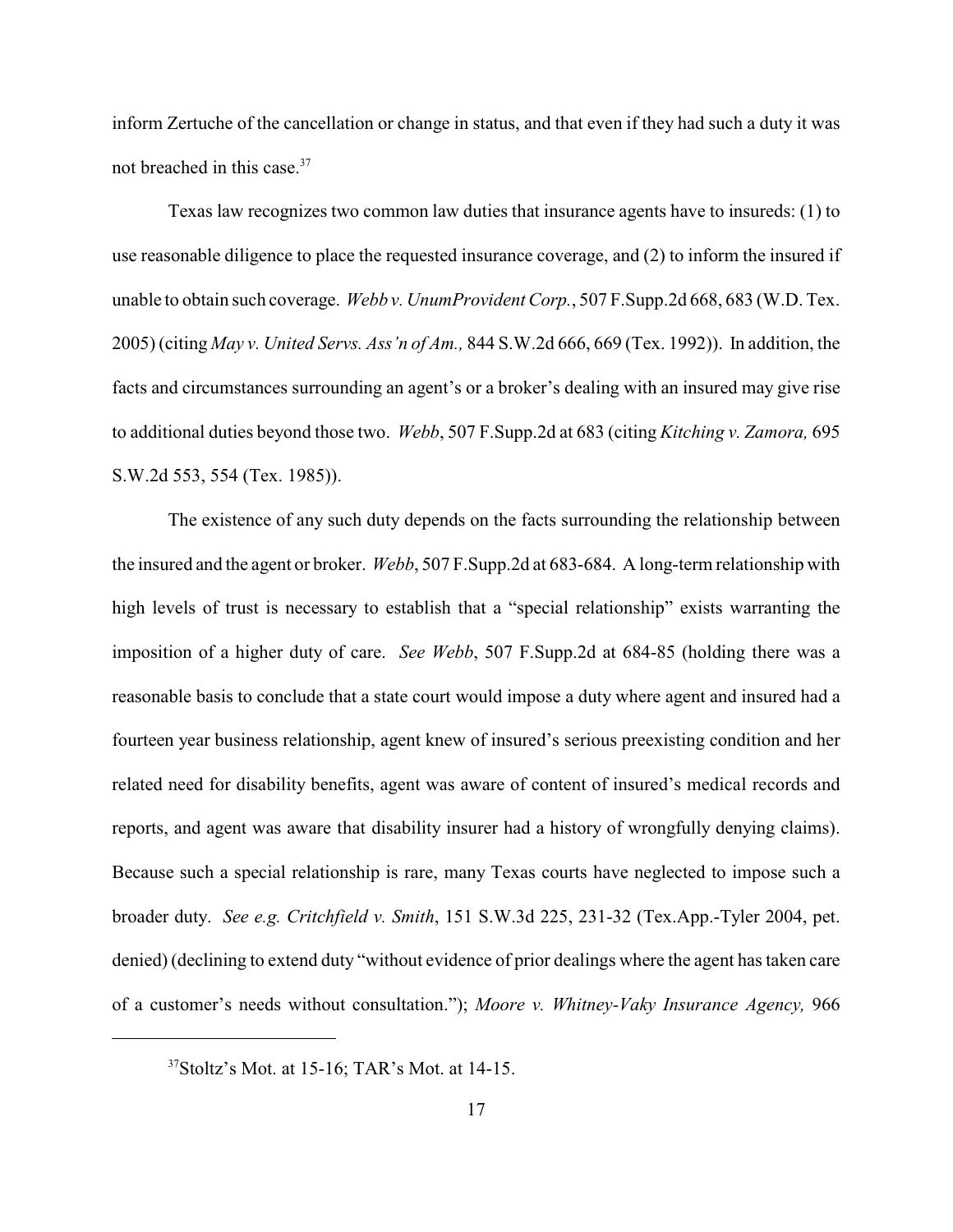S.W.2d 690, 692 (Tex.App.-San Antonio 1998, no pet.) (denying an additional duty where agent requested to place insurance coverage during a buffet and the parties only communicated thereafter for simple annual renewal of the policy).

Here, the evidence before the Court establishes that there is no basis for imposing a higher duty on any of the Defendants based on any alleged relationship with Zertuche. Zertuche used Stoltz to find insurance coverage for only one of the approximately twelve properties he manages for Zertuche Enterprises, as well as his office building and his personal automobile.<sup>38</sup> The Policy was written as a direct bill, such that Stoltz was not involved in the invoicing, receipt, or processing of any premium payments; TAR billed Zertuche directly for monthly premiums, and Zertuche made all premium payments directly to TAR.<sup>39</sup> Accordingly, there are no facts indicating that Stoltz owed any special duty to Zertuche based on custom and practice, and summary judgment is granted to Stoltz on this claim.

Zertuche's contact with TAR was significantly more involved than that with Stoltz, however, it still falls short of the level that would impose a higher duty on TAR. The evidence indicates that Zertuche failed to make several premium payments over the life of the Policy.<sup>40</sup> In response, TAR sent out corresponding Notices of Cancellation, Zertuche called TAR to find out the amount due, and he then made the outstanding premium payments.<sup>41</sup> Once these late payments had been received

 $38$ Zertuche Dep. 14:10-13, 106:9-12; Deposition of Brenda Miller at 21:13-22:4 (Jul. 13, 2010) (Ex. B to Stoltz's Mot.).

 $I<sup>39</sup>Id$ . at 21:1-9; Zertuche Dep. Exhibit 3 (Ex. F to Stoltz's Mot.).

 $^{40}$ Zertuche Dep., 29:7-30:15; Zertuche Dep. Exhibit 7 (Notices of Cancellation).

 $^{41}Id.$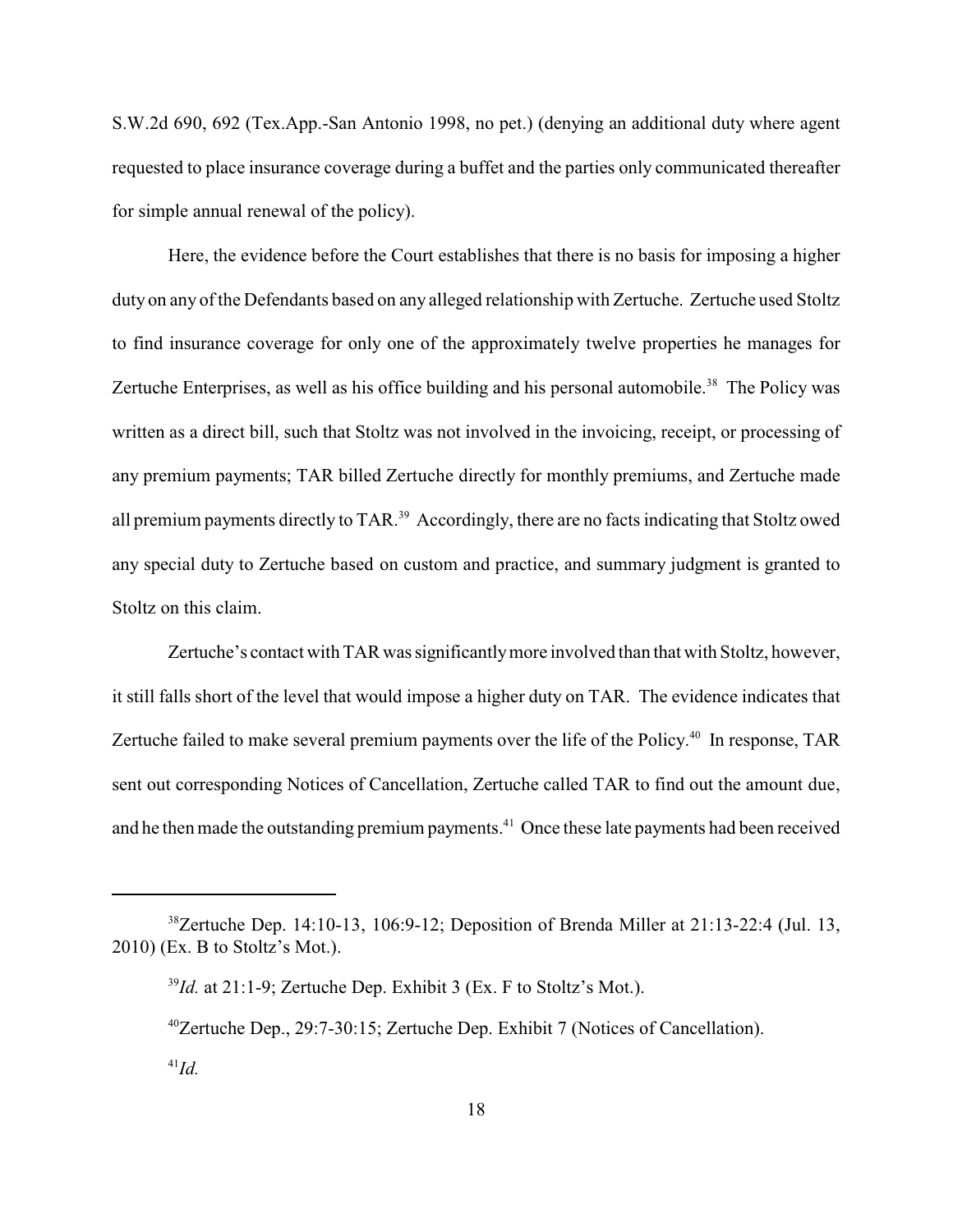and processed, TAR sent Reinstatement Endorsements.<sup>42</sup> Zertuche has submitted no evidence of any communication with TAR about the details of his policy, nor of any interaction aside from the standard processing of payment and exchange of paperwork when he failed to make a timely payment. The fact that TAR had sent out reinstatement endorsements in the past does not create a duty to continue doing so in the future. This evidence is insufficient to establish any special relationship or any further duty beyond the two standard duties owed by agents to insureds. Accordingly, summary judgment is also granted to TAR on this claim.

Finally, Zertuche has presented no evidence that he had any direct contact with Penn America throughout the life of the Policy, let alone sufficient contact to create any suggest that Penn had any duty to contact Zertuche based on past custom and practice. Accordingly, summary judgment is also granted to Penn on this claim.

### **IV. CLAIMS BETWEEN PENN AND ZERTUCHE**

#### **A. Penn Has No Duty to Indemnify For the Loss**

Penn moves for a declaratory summary judgment that it had cancelled the Policy for nonpayment of premium prior to the time of the loss, pursuant to the terms of the Policy and in compliance with the Texas Insurance Code, and thus that it has no duty to indemnify Zertuche for the loss.<sup>43</sup> Zertuche argues that principles of waiver and estoppel prevent the Court from granting summary judgment to Penn on this issue.<sup>44</sup>

It is undisputed that Zertuche's October 2008 premium installment payment check was

 $42$ Zertuche Dep. 30:25-31:23; Zertuche Dep. Exhibit 8 (Reinstatement Endorsement).

 $^{43}$ Penn's Mot. at 8.

 $^{44}$ Zertuche's Resp. to Penn's Mot. at 6.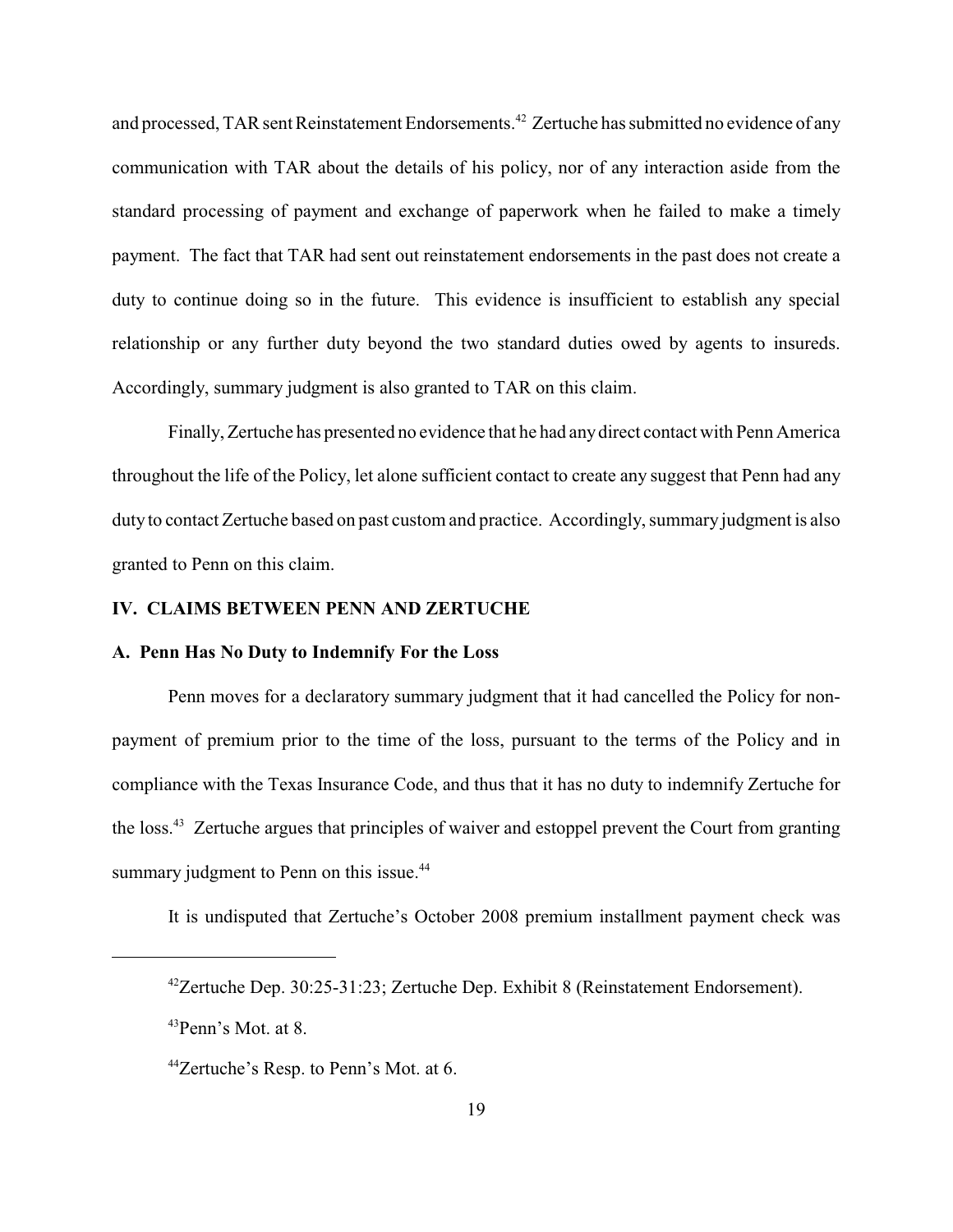returned for insufficient funds.<sup>45</sup> TAR sent a Return Check Notice to Zertuche stating that the payment had not been applied and that the insurance may be cancelled without any further notice.<sup>46</sup> On October 9, 2008, TAR sent a Notice of Cancellation to Zertuche and International Bank of Commerce ("IBC"), the mortgage lienholder, and sent a copy to Stoltz, stating that the Policy would be cancelled on October 20, 2008 for non-payment of the premium.<sup> $47$ </sup> The Policy was cancelled effective October 20, 2008.

The evidence indicates that Penn cancelled the Policy in accordance with all applicable laws and regulations. The Texas Insurance Code and the Policy itself both require that 10 days notice be given to the insured before cancellation of the Policy. TEX.INS.CODE.ANN. §§ 551.053, 551.104(e). The Code also requires that notice be sent to the first named insured as well as the mortgagee of the property. TEX. INS. CODE. ANN. §§ 551.053, 862.055; *Standard Fire Ins. Co. v. United States of America*, 407 F.2d 1295, 1300 (5th Cir. 1969). Zertuche has presented no evidence to dispute that notice was properly issued ten days before the cancellation, to both Zertuche as named insured and IBC as mortgagee.

The only remaining issue is whether the doctrines of waiver or estoppel apply to prevent Penn from enforcing its cancellation of the Policy. Under Texas law, "any act, declaration, or course of dealing by the insurer, with knowledge of the facts constituting a cause of forfeiture or breach of a condition in the policy, which dealings recognize and treat the policy as still in force, and leads the insured to regard himself as protected, will amount to a waiver of the forfeiture. . .Thus the insurer

 $^{45}$ Penn's Mot. at 4; Zertuche's First Am. Orig. Counterclaim and Third Party Compl.  $\sqrt{\phantom{a}}$  3.

 $46$ Return Check Notice, Oct. 8, 2008 (Ex. D. to Penn's Mot.).

 $47$ Notice of Cancellation, Oct. 9, 2008 (Ex. E to Penn's Mot.).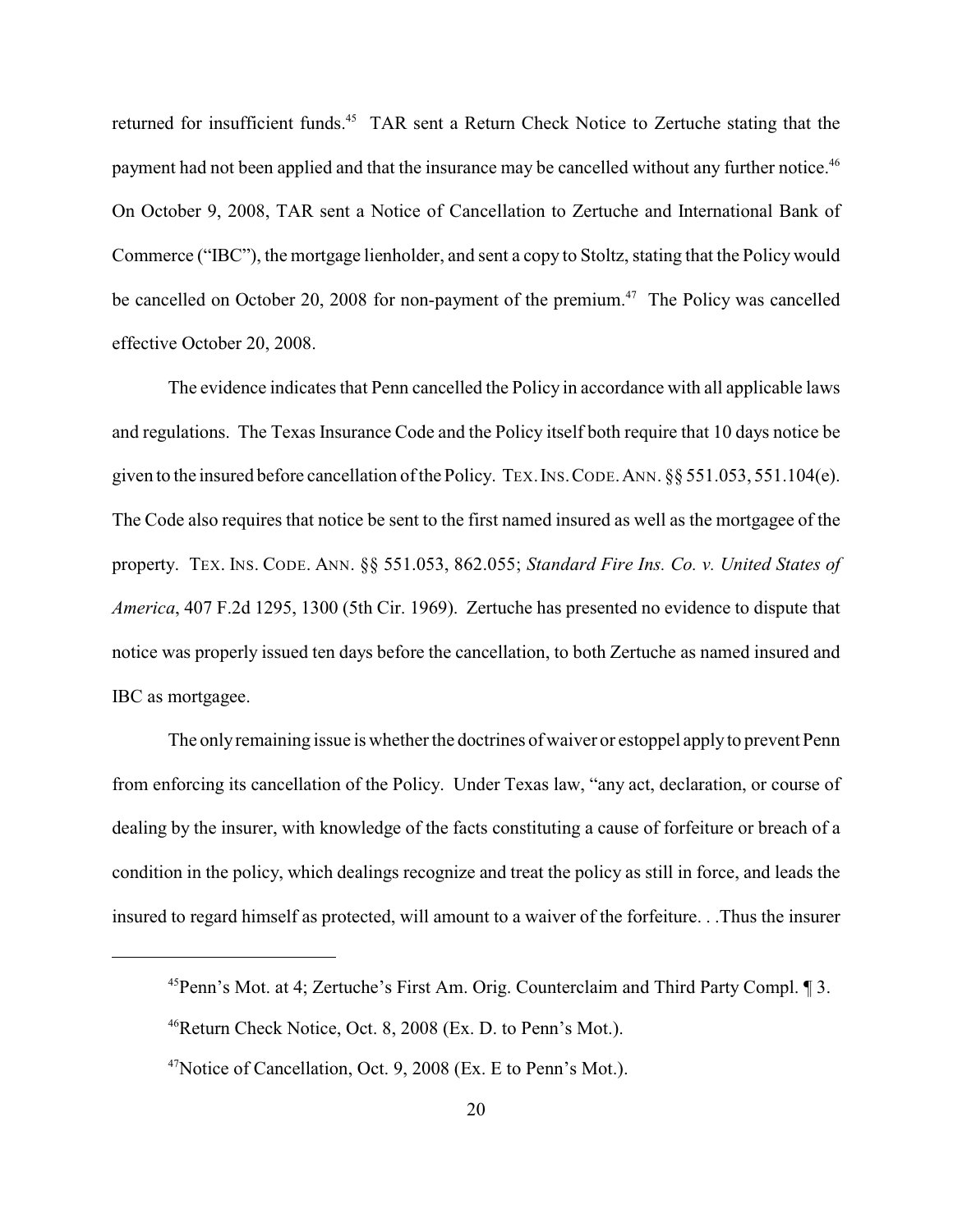will be estopped to insist upon the forfeiture..." *Preferred Risk Mut. Ins. Co. v. Rabun*, 561 S.W.2d 239, 240 (Tex. Civ. App. - Austin 1978, writ dism'd). An insured must prove three elements to establish that an insurer has waived forfeiture: (1) the insurer has knowledge of the facts constituting forfeiture, (2) the forfeiture is complete and absolute, and (3) an unequivocal act on the insurer's part that recognize the continuance of the policy, or is wholly inconsistent with forfeiture. *Id.* at 242-243 (citing *Bailey v. Sovereign Camp, W.O.W.,* 286 S.W.2d 456, 457 (Tex. 1926)).

Zertuche argues that Penn accepted a late payment from Zertuche, and therefore was prohibited from forfeiting the Policy due to late payment or non-payment of the premium.<sup>48</sup> He further argues that TAR is an agent for Penn, and TAR gave Zertuche instructions about reinstatement of the Policy which he in turn relied upon.<sup>49</sup> Although there is no evidence that Penn had any actual knowledge of the instructions given by TAR, an insurer may be bound in this context by the actions, conduct, or knowledge of a duly authorized representative acting within the scope of its actual or apparent agency authority. *Rabun*, 561 S.W.2d at 243.

Notably, the requirement of an unequivocal act makes this standard for waiver or estoppel of an insurer's rights distinct and somewhat more difficult to establish than that required to separately establish liability based on the alleged misrepresentation by the insurer's agent.<sup>50</sup> TAR's alleged instruction did not amount to an unequivocal act, but merely a statement of a condition. At the time, the TAR representative did not know whether Zertuche would or would not comply. After Zertuche submitted the check, neither Penn nor TAR ever confirmed to Zertuche that the Policy

 $^{48}$ *Id.* 

 $^{49}$ *Id.* 

<sup>&</sup>lt;sup>50</sup>See supra Part I.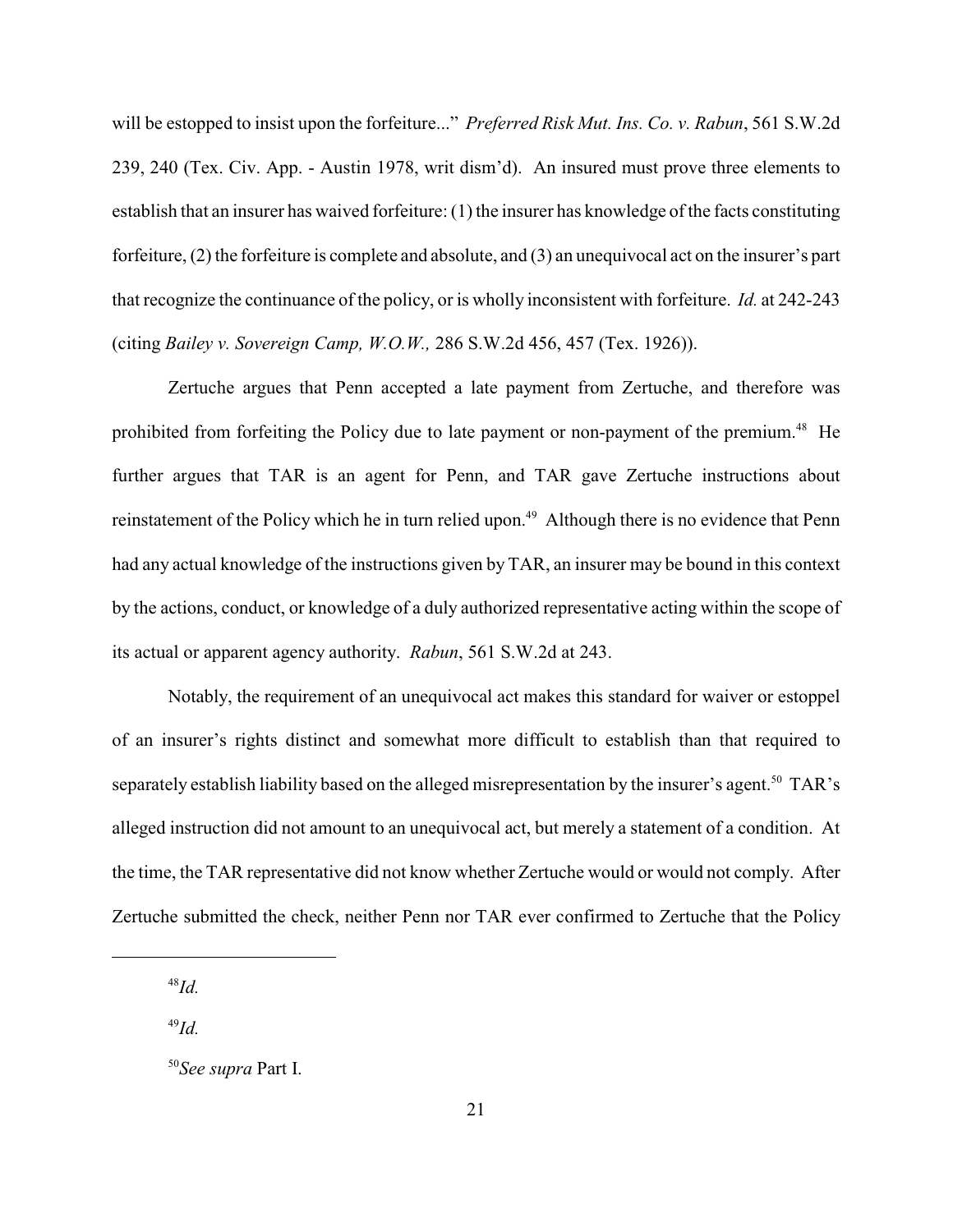remained in place. In contrast, TAR sent a letter expressing the opposite, that the Policy remained cancelled, although Zertuche claims never to have received this letter. Accordingly, Zertuche fails to establish waiver because there is no evidence of any unequivocal act by Penn that is inconsistent with forfeiture or that recognizes continuance of the Policy. *See id.* at 242-243 (citing *Bailey,* 286 S.W.2d at 457). Penn's potential vicarious liability for the action of its agent do open it to potential liability on other claims, but do not amount to an "unequivocal act."

Furthermore, after the alleged October 21, 2008 conversation with TAR's representative, there is no evidence that Zertuche attempted to discover any further information regarding whether or not the Policy was cancelled. After sending in his past due October premium payment, Zertuche did not follow up with any insurer party to confirm the status of cancellation or reinstatement.<sup>51</sup> Zertuche did not receive invoices for November or December premiums on the Policy, nor did he make any attempt to pay those premiums according to the Policy schedule. Having received no notice of reinstatement and no invoices for subsequent premium payments, both of which should have put him on notice that the Policy was still cancelled, Zertuche failed to make any effort to determine whether his back payment of the October premium had resulted in reinstatement of the Policy. Although Zertuche may have other claims based on TAR's alleged instruction regarding reinstatement, these do not amount to his ability to turn a blind eye to the terms of the Policy. Because there is no evidence of any unequivocal act that Penn waived its rights to cancel the Policy, summary judgment is granted in favor of Penn on this claim.

 $51$ Zertuche Dep. 53:2-8.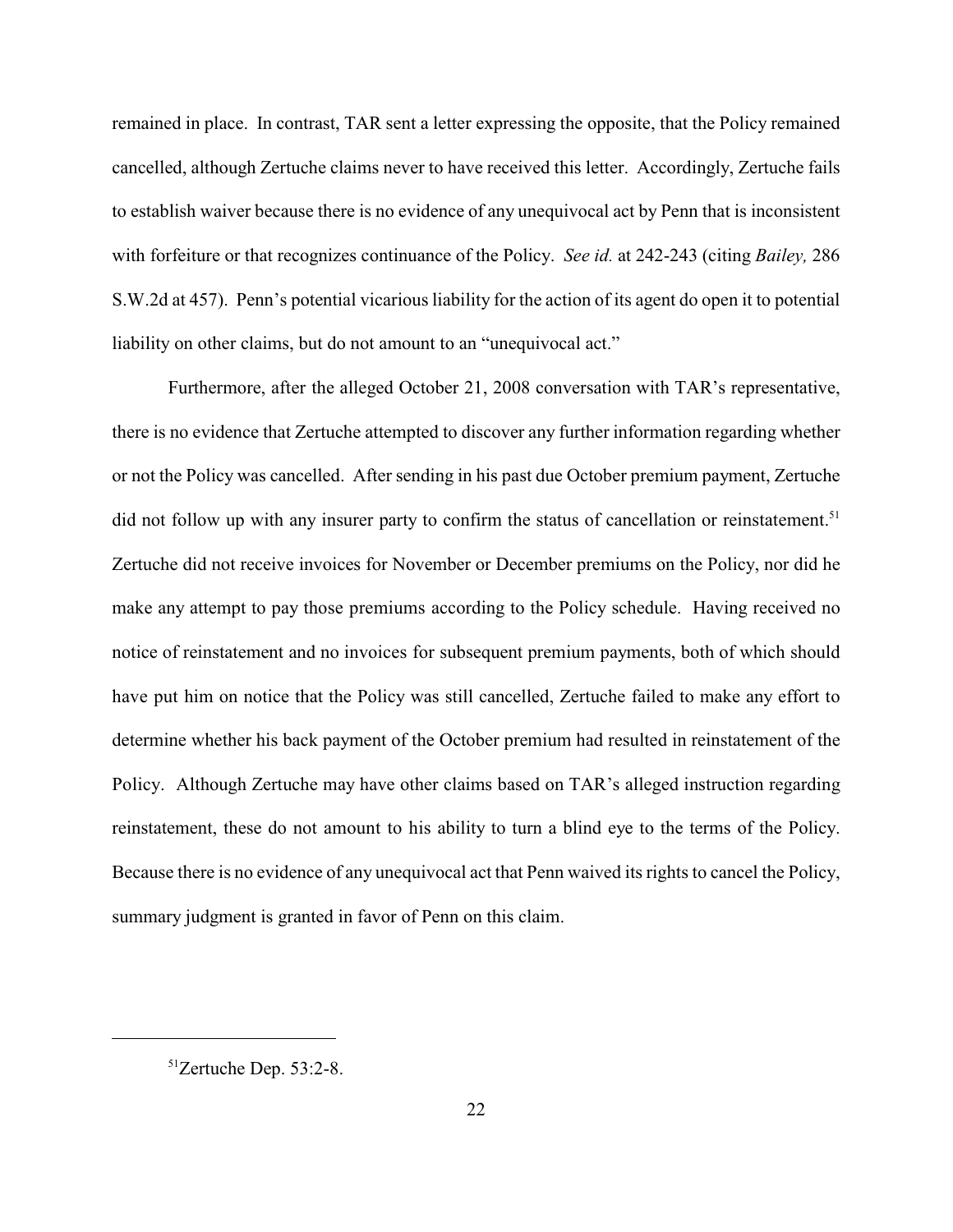#### **B. As Penn Has No Duty to Indemnify, It Did Not Breach the Contract**

Penn argues that it cannot be liable for breach of contract for failing to provide coverage, because it had properly cancelled the Policy prior to the time of loss.<sup>52</sup> As noted above, the Court finds that a declaratory judgment is warranted on Penn's claim that it had no duty to indemnify Zertuche for the loss resulting from damage to the Property. Accordingly, Penn could not have breached the contract by failing to indemnify Zertuche for the loss. Summary judgment is granted to Penn on this claim.

#### **C. Prompt Payment Provision of Texas Insurance Code § 542.058**

Zertuche claims that the Defendants unreasonably delayed payment of his claim in violation of Section 542.058 of the Texas Insurance Code The provision only applies to "insurers" as defined by the Code.<sup>53</sup> TEX. INS. CODE.  $\S$  542.058 (prohibiting "an insurer" from delaying payment). Separate provisions apply to "agents" of insurers, as defined by Section 4001.051 of the Code. TEX. INS. CODE ANN. § 4001.051. As noted above, Stoltz and TAR are both "agents" rather than "insurers" under the terms of the Code.<sup>54</sup> Thus, the prompt payment provision contained in  $\S 542.058$ does not apply to Stoltz or TAR. Summary judgment is granted in favor of Stoltz and TAR on this claim.

It is undisputed that Penn is the insurer on the Policy, and thus it is subject to the prompt payment provision contained in §542.058. However, as noted, the Court has determined that Penn

 $52$ Penn's Mot. at 14-15.

 $53$ The Code defines "insurer" to include a number of entities including " a life, health, or accident insurance company and "a fire or casualty insurance company". TEX. INS. CODE ANN. § 542.002.

<sup>&</sup>lt;sup>54</sup> Supra Part I; *see* TEX. INS. CODE ANN. § 4001.051(2),(5).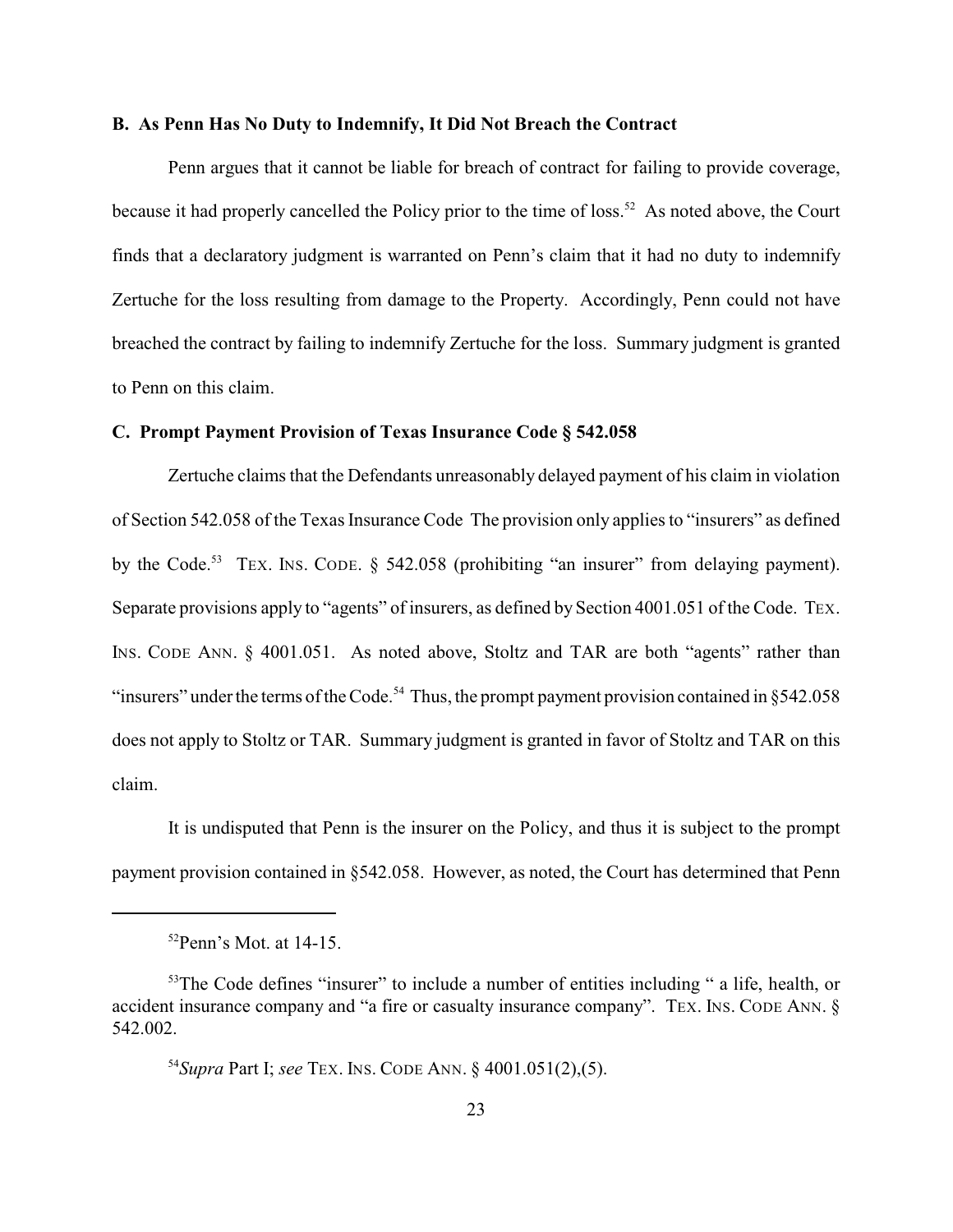had no duty to pay for the damage caused to the Property, because the Policy was no longer in force by the date that the fire occurred. Accordingly, summary judgment is also granted to Penn on this claim.

# **D. Negligent Supervision of Agents**

Zertuche also alleges that Penn was negligent in supervising its agents. A person or entity conducting activity through an agent may be liable if he negligently supervises the agent or fails to make proper regulations regarding the activities performed by the agent in his agency capacity. *Great American Life Ins. Co. v. Lonze,* 803 S.W.2d 750, 753 (Tex.App.-Dallas 1990) (citing RESTATEMENT (SECOND) OF AGENCY § 213 (1958)). The Court has already concluded that Penn may be vicariously liable for the negligence of Stoltz and TAR on agency principles. However, negligent supervision of agents is a separate cause of action, and liability can be established only if all the requirements of a negligence tort are independently present. RESTATEMENT (SECOND) OF AGENCY § 213©)). There is no evidence before the Court of any additional duty to give instructions or otherwise supervise either TAR or Stoltz, or any failure of such duty. Accordingly, summary judgment is granted to Penn on this claim.

#### **Conclusion**

In accordance with the foregoing, summary judgment on all three motions is GRANTED IN PART and DENIED IN PART. Summary judgment is GRANTED to Stoltz and DENIED to TAR and Penn on claims arising from the alleged misrepresentation that the Policy would be reinstated upon submission of the outstanding back payment. Summary judgment is also GRANTED to Penn on Zertuche's claim that Penn negligently supervised its agents. Summary judgment is DENIED to Penn, Stoltz, and TAR on all claims arising from the dispute over whether Zertuche had an insurable